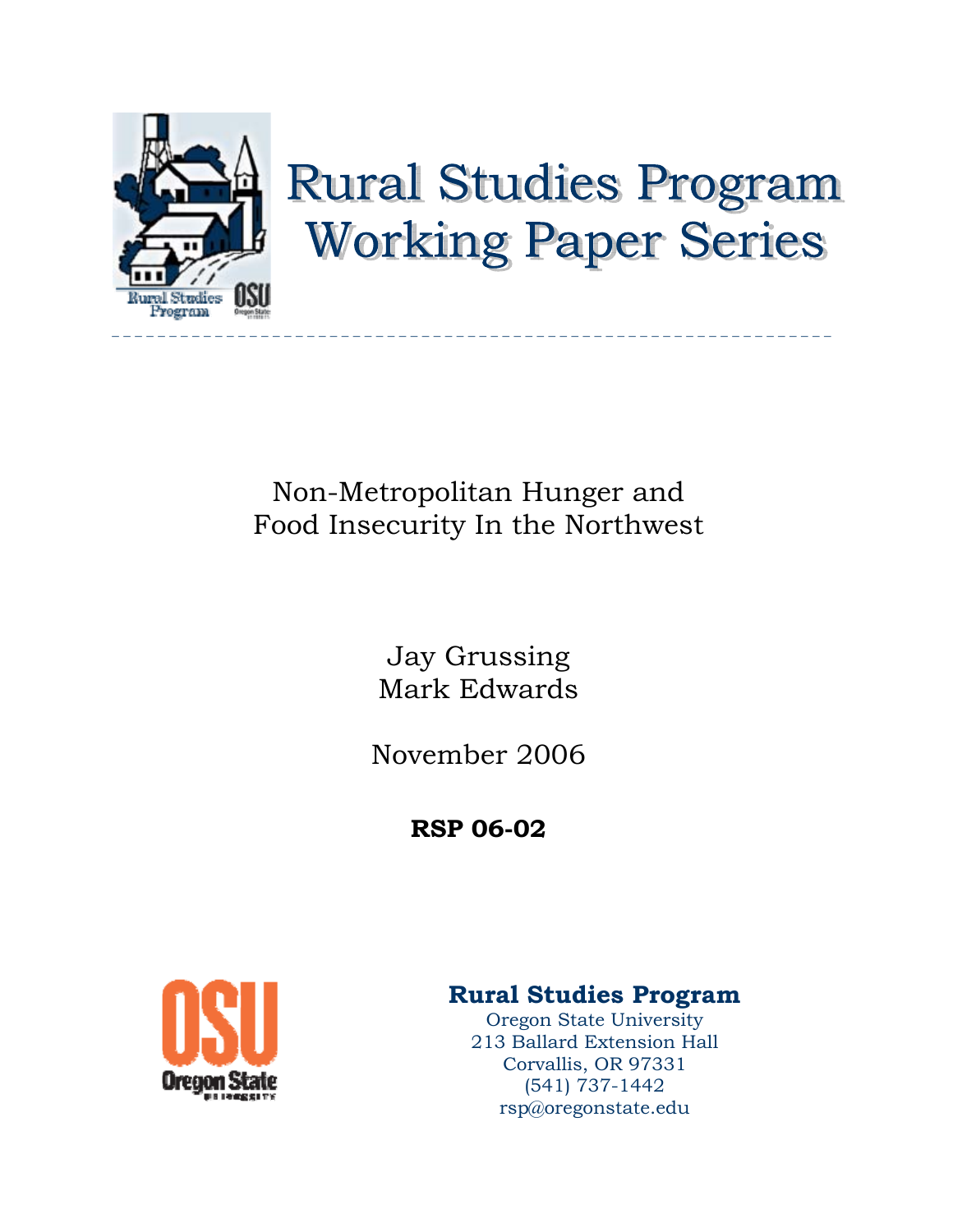#### **Non-Metropolitan Hunger and Food Insecurity in the Northwest Jay Grussing and Mark Evan Edwards Oregon State University**

#### **Executive Summary**

*Using the Current Population Survey and its Food Security Supplement for 2002-2004, this analysis examines food insecurity and hunger in the Northwest. First comparing to earlier analyses, we document decreasing food insecurity and hunger for Oregon and Washington as a whole. Consolidating those two states and Idaho to describe the Northwest region, non-metro disadvantages for specific socioeconomic characteristics become apparent. Compared to metro locations, non-metro food insecurity is higher among unemployed households as well as among households without an unemployed adult. Moreover, non-metro food insecurity is higher than the metro rate among households with a full-year full-time worker, households with women working in administrative support/ sales occupations, and 2-adult households with children. We hypothesize that in non-metro areas many of the employed women whose families are food insecure are part of 2-adult households with children, and that they, or their partner/spouse, are often full-year full-time employed. Hispanic food insecurity rates are dramatically higher than rates for non-Hispanics, regardless of location. Further exploration of specific occupations indicates that workers in both metro and non-metro food insecure households are concentrated, ironically, in food-preparing and food-serving occupations.* 

An earlier version of this paper was presented at the WSU-Tri Cities' "Symposium on Sustainable Agriculture, Communities, and Environments in the Pacific Northwest" in Richland, Washington. May 19, 2006.

**For more information, contact: Dr. Mark Edwards Sociology Department 319 Fairbanks Hall Oregon State University Corvallis, OR 97331** 

> **medwards@oregonstate.edu 541-737-5379**

**Jay Grussing is a graduate student in the Master of Public Policy program at OSU. Mark Edwards is an Associate Professor of Sociology.** 

**October 2006 (An earlier version of this paper was available between May and October 2006. There are modest differences in this revised version.)**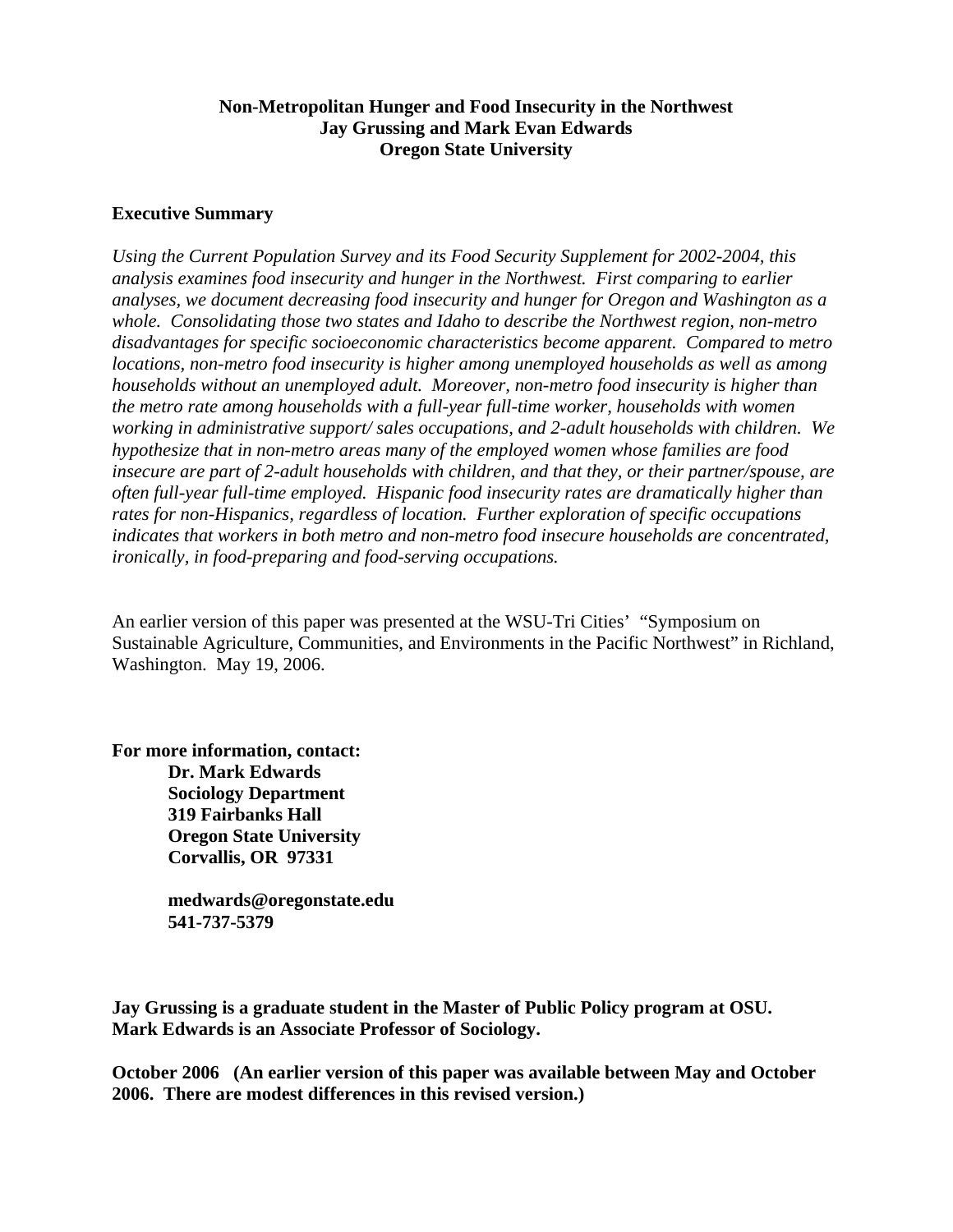#### **I. Hunger and Food Insecurity in the Northwest: A Brief History**

According to the USDA, approximately 3.6% of American households suffer from hunger and nearly 11.4% experience food insecurity (Nord et al. 2005). Hunger and food insecurity are not evenly distributed around the country. When state rates of food insecurity are mapped, the states with higher food insecurity rates create a loose crescent shape that anchors in the northwest, swings down the west coast, through the southwest and deep south, and ends on the southern Atlantic coast. Hunger and food insecurity rates are rarely above the national average in the midwest or the northeast.

In the late 1990s, Oregon and Washington shared the painful distinction of being among the states with the highest hunger rates for several years running (1996-1999). In 1998, Oregon's hunger rate was a full 2 percentage points above the national average, disconcerting political leaders who otherwise were celebrating the quickly growing economy of that decade, and puzzling researchers who, like others, would not have expected Oregon to be the nation's hungriest state. The repeatedly high ranking of hunger in Oregon in the late 1990s led to extensive public attention, legislative debate, and accelerated efforts by emergency food services. Although receiving less public attention than Oregon, Washington's hunger and food insecurity rates were surprisingly high as well (Edwards and Weber 2003).

The initial puzzle that most surprised analysts was that hunger in the Northwest was not only relatively high compared to other states, but it was also apparently uncorrelated with state rates of poverty (Figure 1).



#### **Figure 1 State Hunger Rates by Poverty Rate**

Although most early discussions of this poverty/hunger relationship used the observed outlier status in Oregon to suggest that Oregon's hunger rate was a statistical anomaly or simply a measurement problem, the repeatedly high scores from year to year and extensive validation of the measures put to rest many of these concerns. Moreover, the presence of several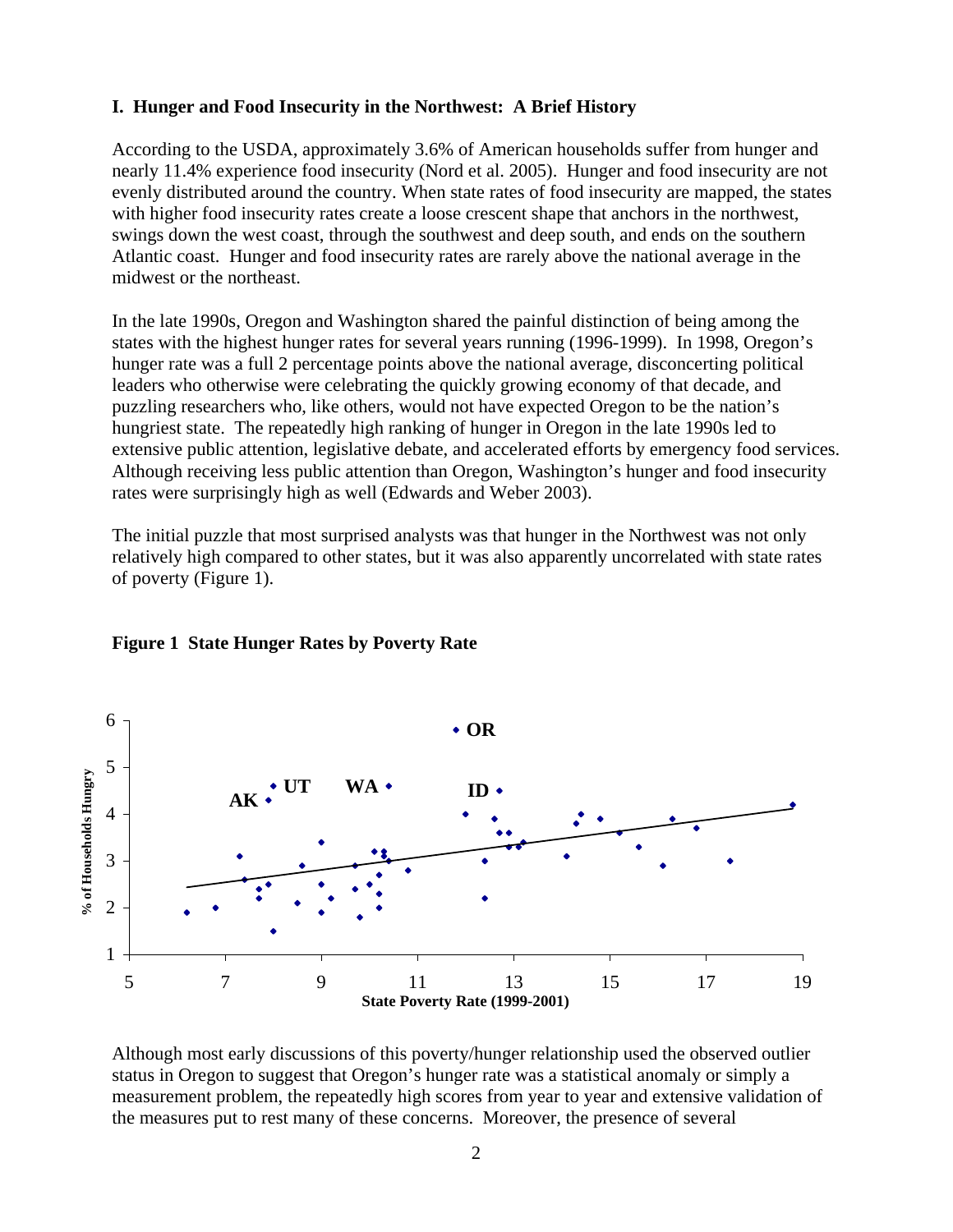Northwestern states outside of the overall pattern lent credibility to the notion that something unique to the region was taking place, as opposed to positing unexpected data and measurement problems in that region.

The most extensive analysis of Northwest hunger and food insecurity rates demonstrated that simple cross-tabular analysis of the publicly available Current Population Survey and its Food Security Supplement could reveal where hunger and food insecurity were concentrated (Edwards and Weber 2003). Their report studied Oregon and Washington hunger and food insecurity rates for the 1999-2001 period. They focused however on Oregon, finding that hunger was concentrated in unexpected groups such as among 2-parent families and households with fullyear/full-time workers. In other states, families in these categories appeared to be insulated from experiencing hunger, but in Oregon, they were not. Further analysis of the data demonstrated that population composition, such as having higher rates of single motherhood or higher rates of rurality, could not explain the high rates of hunger. Concentrations of hunger and food insecurity in particular demographic and labor force groups were the central story to be told (Edwards, Weber, and Bernell 2006).

One part of the Edwards/Weber report illustrated that metropolitan places in Oregon had a significantly higher food insecurity rate than similar places in other states, but metro Washington had a food insecurity rate that closely resembled other states. Both states had metro hunger rates higher than metro hunger rates in other states.

However, in non-metropolitan places, the patterns in these two states differed. Washington's food insecurity rate (15.3%) in non-metro places was higher than in non-metro places in the rest of the country (10.5%; p<.10), but this was not the case for Oregon. Meanwhile, Washington's non-metro hunger rate appeared to be twice that of non-metro places in other states, although sample size limitations precluded establishing this as statistically significant (6.8% v. 3.0%). Meanwhile, although Oregon's non-metro food insecurity rate resembled the rest of the country, its hunger rate was obviously elevated (5.2% v. 3.0%). These metro/non-metro differences between Oregon, Washington and the rest of the U.S. raise the possibility that characteristics of non-metropolitan places, households, program-delivery, and economy may shape what differently located households experience in terms of food insecurity and hunger.

In this paper we (a) update the statistics for Northwestern states, also uniquely identifying Idaho along with Oregon and Washington, (b) describe the resulting patterns while comparing these more recent numbers to the earlier report to examine trends in rural parts of NW states, and (c) focus on three way analyses to identify how current hunger and food insecurity rates differ across metro and non-metro places in the Northwest, with a particular focus on how labor market activity and family and personal characteristics are related to hunger and food insecurity.

#### **II. Measuring/Defining Food Insecurity and Hunger**

The national and state estimates of food insecurity and hunger are derived from an annual Food Security Supplement (FSS) to the Current Population Survey (CPS) conducted by the Census Bureau. This survey of over 60,000 households asks a series of 12 or 18 questions (depending on the presence of children) about "conditions and behaviors known to characterize households having difficulty meeting basic food needs" (Nord et al. February 2002, p.2). Respondents are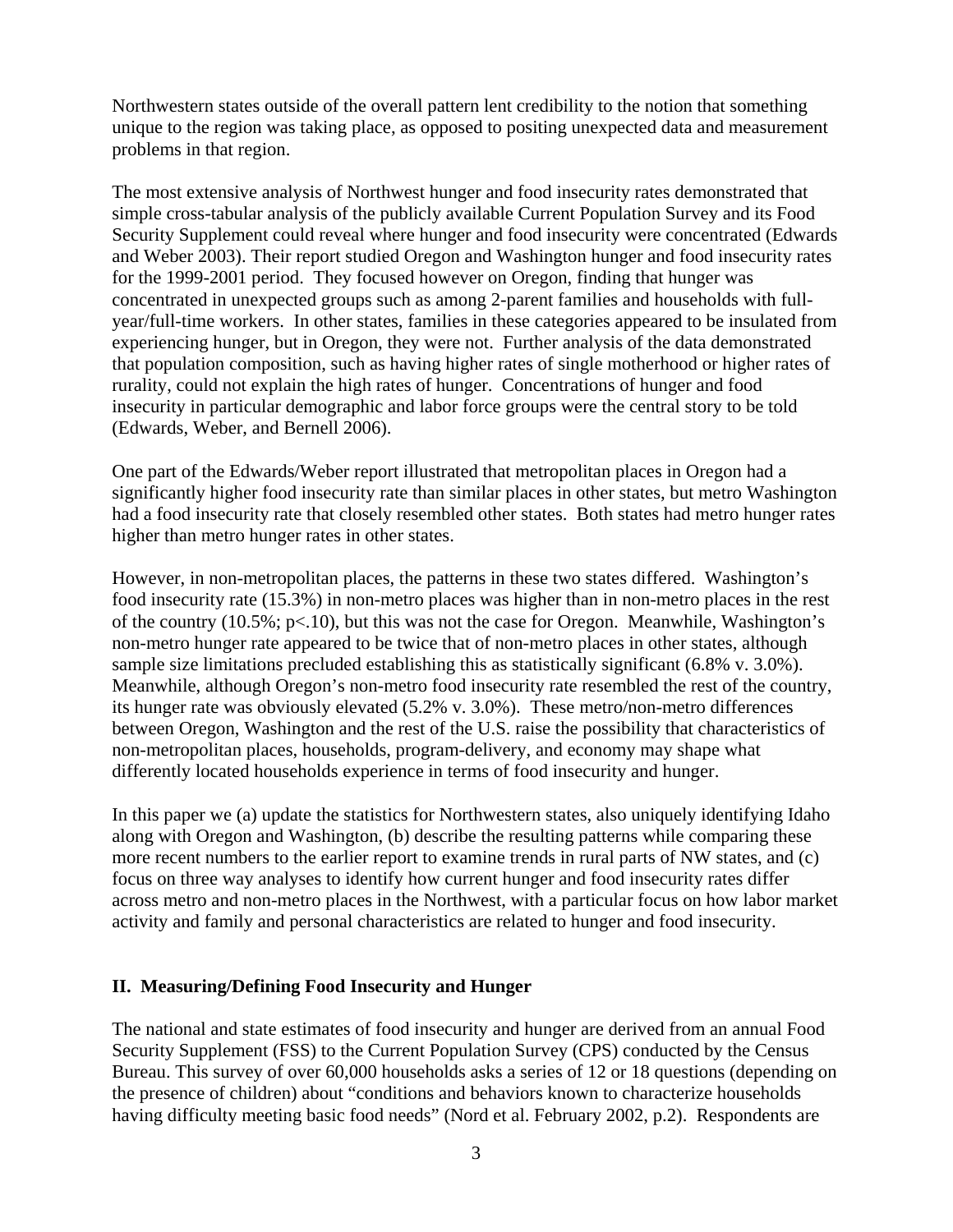asked whether these conditions or behaviors occurred during the past 12 months. Each question specifies that the behavior or condition should be due to lack of money or other resources in order to exclude responses related to dieting to lose weight or voluntary fasting. The responses to these questions are used to classify households into three categories: food secure, food insecure without hunger, and food insecure with hunger. (See Nord et al. 2004, Nord et al. 2002, and Bickel et al. 2000 for a more complete description of the procedure for classifying households.)

- In "food secure" households, "all household members had access at all times to enough food for an active, healthy life".
- "Food insecure" households "were uncertain of having, or unable to acquire, enough food to meet basic needs for all household members because they had insufficient money and other resources for food".
	- o A subset of food insecure households were "food insecure with hunger." That is, they "were food insecure to the extent that one or more household members were hungry, at least some time during the year, because they couldn't afford enough food". (Nord et al. 2002, p.3)

These measures were developed in the early 1990's and first implemented by the U.S. Census Bureau in the April 1995 CPS Food Security Supplement. The development of the FSS grew out of the knowledge about household food security, insecurity and hunger derived from research conducted in the late 1980's and conceptualized by an expert working group of the American Institute of Nutrition.

The FSS hunger/food insecurity measure is now well established and requires no extensive discussion here (see Edwards and Weber 2003). However, we reiterate that the measure is conservative in terms of requiring respondents to answer in the affirmative several times before they are considered to be food insecure. Thus there would have to have been disruption of normal eating patterns in a household classified as food insecure. Most of these households indicated not being able to afford balanced meals, and the remaining households reported more serious conditions. Thus, households classified as hungry almost certainly experienced one or more of the following during the previous [1](#page-4-0)2 months<sup>1</sup>:

Adult cut size of meals or skipped meals in 3 or more months Children were not eating enough Adult hungry but did not eat Respondent lost weight Cut size of children's meals Adult did not eat for a whole day Children were hungry Adult did not eat for whole day in 3 or more months Children skipped meals Children skipped meals in 3 or more months Children did not eat for a whole day

 $\overline{a}$ 

<span id="page-4-0"></span><sup>&</sup>lt;sup>1</sup> These are the 11 most severe items based on the severity order for the U.S. population drawn from responses to the 1998 CPS Food Security Supplement as reported in Bickel et al. 2000 p. 36.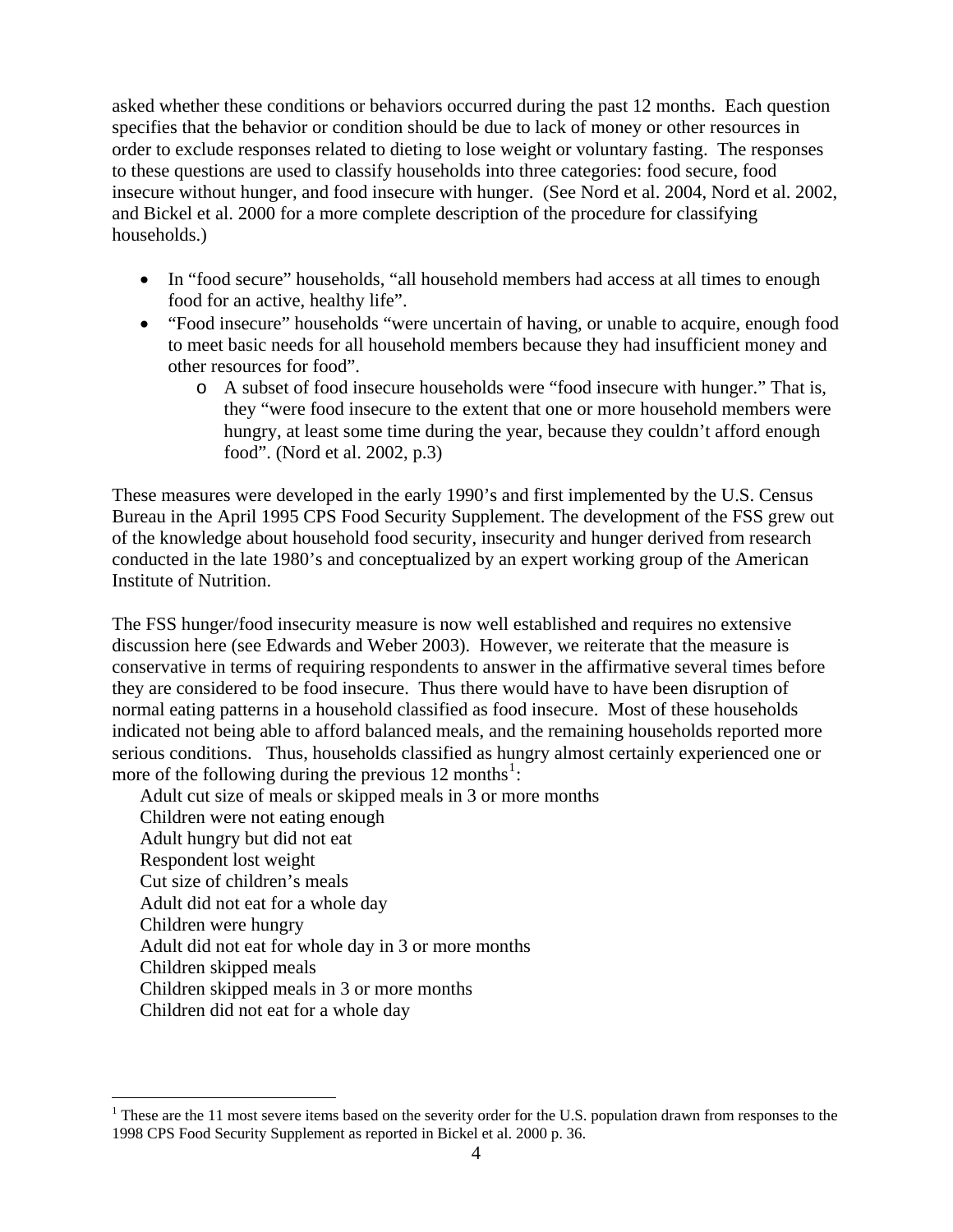These measures of food insecurity and hunger are indicators of serious disruptions in usual patterns of food consumption due to lack of sufficient money or other resources for food. In the households classified as hungry, one or more members went without food sometime during the year because of lack of resources.

#### **III. Methodology**

In this update to the Northwest's food security situation we use the 2002, 2003, and 2004 Current Population Survey Food Security Supplement. This data is gathered every December as part of the CPS's ongoing monthly data collection. In December, in addition to the usual CPS questions about employment activities and demographic information, participants are asked questions as described in the previous section. Questions about season effects of the December survey have been examined and determined to be of minimal influence when assessing annual measures of food insecurity (Nord et al. 2002).

To obtain a sufficiently large sample size, we followed existing protocol for merging CPS data from 2002, 2003, and 2004. This process mirrors the unadjusted data-protocol used by the USDA to provide population estimates of food insecurity and food insecurity with hunger in the U.S. (Nord et al. 2004, Hall 2004). However, due to changes in the survey during our examination period we in some cases must focus only on 2003 and 2004 data. Tables affected by the CPS change are labeled as such.

The CPS hierarchical file is flattened so that households remain as the unit of analysis, but partner/spouse information is retained, allowing us to describe households based on characteristics of one or both adults in two-adult households. The reference person is the primary adult who answers questions during the survey; hence, this person may answer questions about all other members of the household. Information about the presence of children is included as well. Variable construction is described in the appendices.

Where population composition across places varies significantly, we consider whether or not that compositional difference could help explain an area's higher or lower rate of hunger or food insecurity. Experience and research (Edwards, Weber, and Bernell 2006) demonstrate that population composition rarely explains much of a state's distinct hunger or food insecurity rate, but this does not preclude it from possibility.

#### **IV. Metro/Non-metro Differences in Hunger and Food Insecurity in the Northwest**

Table 1 demonstrates state-level differences in overall and metro/non-metro hunger and food insecurity. Notably, Washington's hunger rate remains above the national average  $(p<10)$  and its non-metro hunger and food insecurity rates are higher than non-metro places in the rest of the U.S. ( $p<.10$ ). Idaho's metro food insecurity rate is significantly higher than metro places elsewhere in the US ( $p<0.05$ ) while Oregon's rates in all categories generally resemble the estimates for the remainder of the U.S. These differences are intriguing because the higher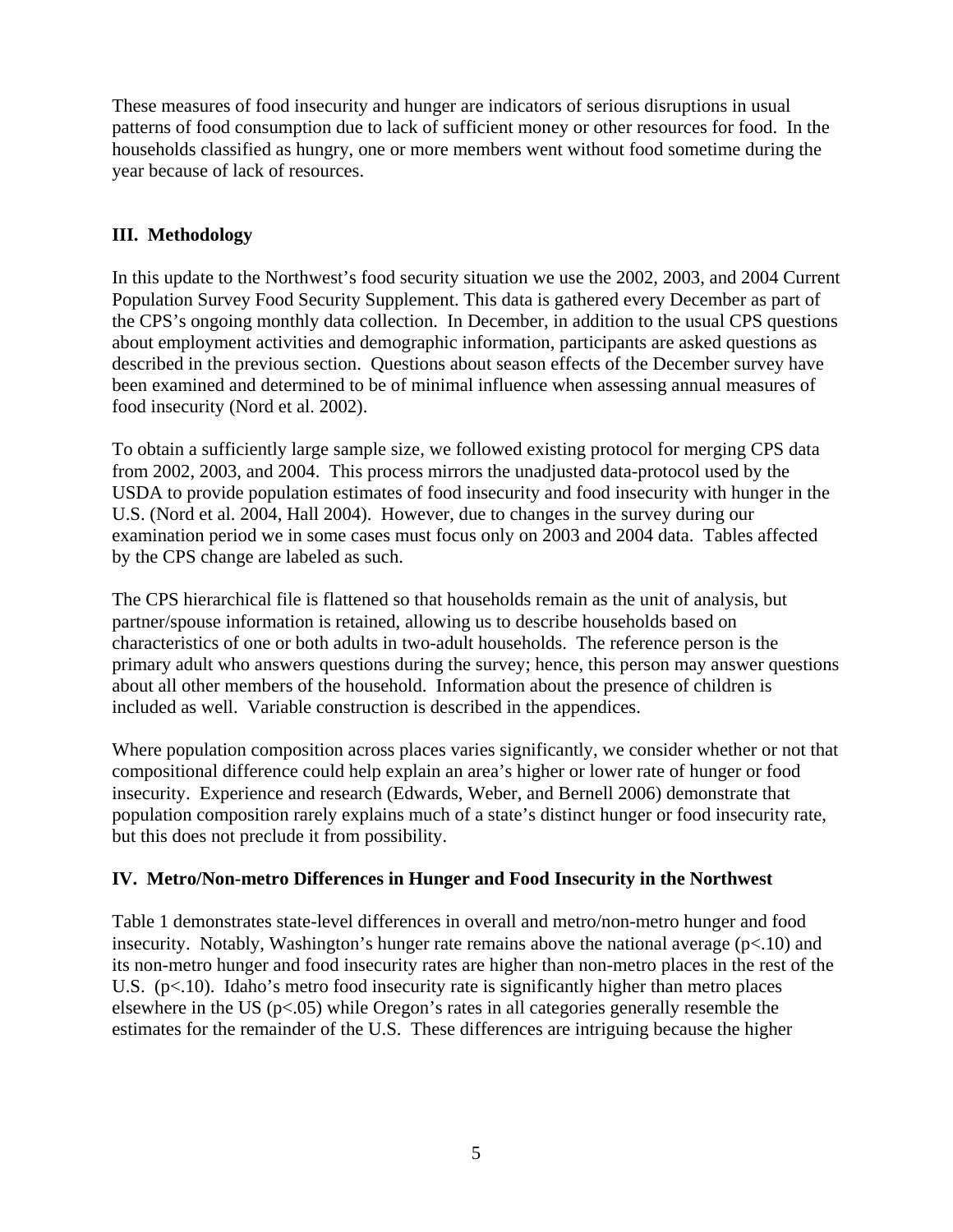|               |                      | Metro    | Non-metro  | All               |
|---------------|----------------------|----------|------------|-------------------|
|               |                      |          |            | <b>Households</b> |
| Oregon $(a)$  | <b>Food Insecure</b> | 11.4     | 13.3       | 11.8              |
|               | - with Hunger        | 4.1      | 3.2        | <b>3.8</b>        |
|               | <b>Total N</b>       | 1698     | 578        | 2276              |
|               | Share of All $(\%)$  | 74.6     | 25.4       | 100%              |
| Washington    | <b>Food Insecure</b> | 11.4     | $15.2*$    | 12.0              |
|               | - with Hunger        | 4.0      | $5.8*$     | $4.3*$            |
|               | <b>Total N</b>       | 2179     | 511        | 2690              |
|               | Share of All $(\%)$  | 82.7     | 17.3       | 100%              |
| Idaho         | <b>Food Insecure</b> | $16.3**$ | 13.6       | 14.6              |
|               | - with Hunger        | 4.8      | <b>3.0</b> | 3.7               |
|               | <b>Total N</b>       | 721      | 1104       | 1825              |
|               | Share of All $(\%)$  | 40.7     | 59.3       | 100%              |
| <b>Other</b>  | <b>Food Insecure</b> | 11.2     | 12.0       | 11.4              |
| <b>States</b> | - with Hunger        | 3.6      | 3.7        | 3.6               |
|               | <b>Total N</b>       | 103252   | 33965      | 138038            |
|               | Share of All $(\%)$  | 81.4     | 18.3       | 99.6%             |
|               |                      |          |            |                   |

 Table 1: Hunger and Food Insecurity Rates (%) by Metro/Non-metro Residence, by Location (2002-2004)

(a) Rates and 'Share of All' percentages are computed using sampling weights; N's are unweighted.

\*\* Difference between this state's rate and that of "Other States" is statistically significant at .05 level of significance.

\* Difference between this state's rate and that of "Other States" is statistically significant at .10 level of significance.

Washington rates also appeared in the 1999-2001 analysis. In 1999-2001, Washington had a non-metro food insecurity rate and a hunger rate higher than the national average (15.3% and 6.8%, respectively). The non-metro food insecurity rate has remained virtually unchanged and the hunger rate has declined only slightly, remaining above the national average. Meanwhile, Oregon's non-metro food insecurity rate has increased (11.2% in 1999-2001 to 13.3% in 2002- 2004), while its metro food insecurity rate has fallen substantially from 14.3% in 1999-2001 to 11.4%. Continuity and change in such numbers, and differences across states, suggest that public services, economy, labor markets, and population characteristics may be relevant for understanding hunger and food insecurity in non-metropolitan places of the Northwest.

Given these differences across metro and non-metro places in these Northwestern states we now turn attention to labor force characteristics.

#### *Metro/Non-Metro Labor Force Correlates of Hunger and Food Insecurity in the Northwest*

Because of the complexity of three-way tables with three or more categories per variable, we have simplified this part of the analysis by consolidating all three Northwest states and refrain from comparing them to other states. This approach also increases our sub-group sizes, hence increasing our descriptive capabilities. Further detail regarding the Northwest consolidation can be found in the appendix A. We therefore focus on metro and non-metro comparisons of hunger and food insecurity within the Northwest, anticipating important differences. The metropolitan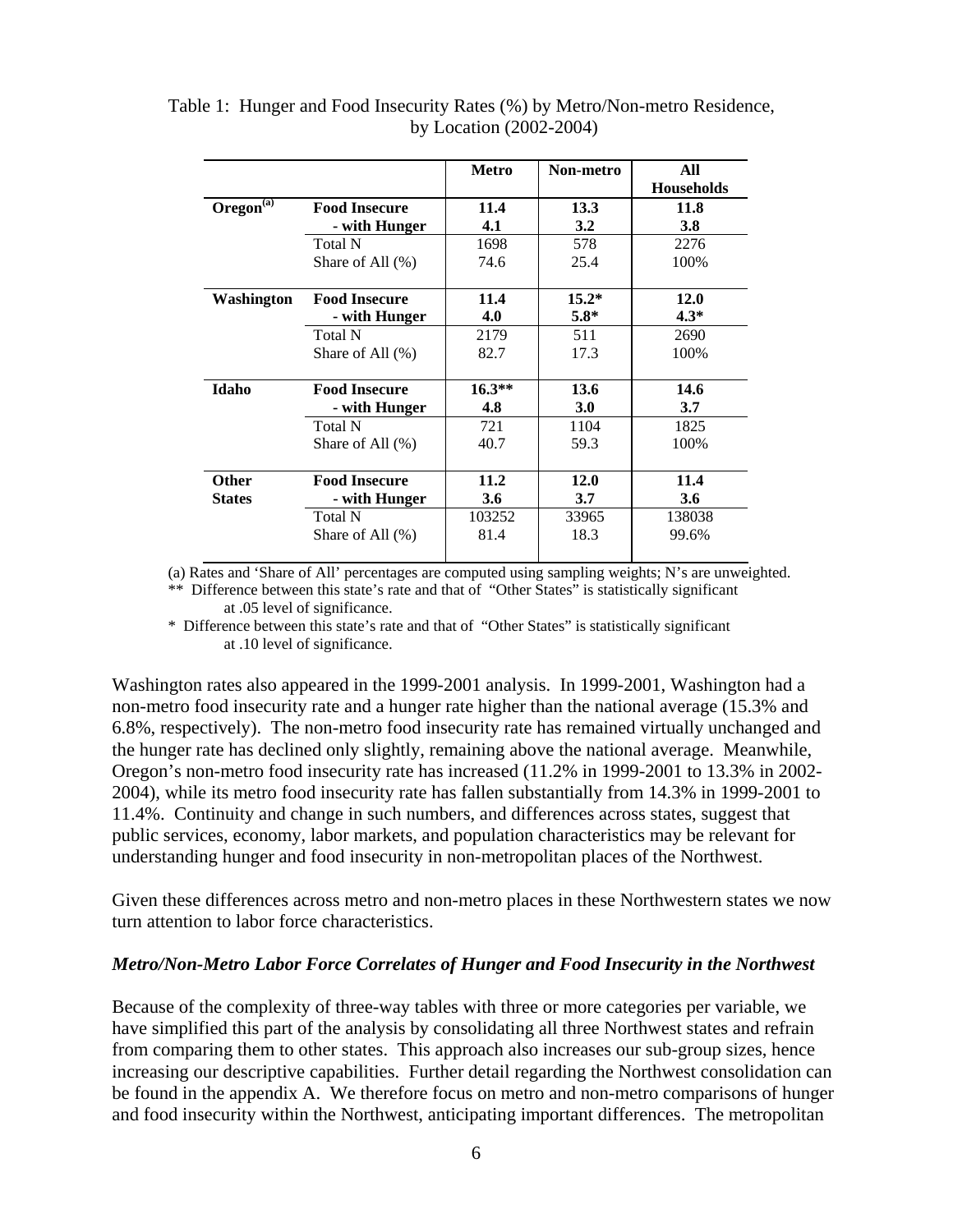designation we use is provided by the CPS, which is constructed along the census metropolitan  $area$  guidelines<sup>[2](#page-7-0)</sup>.

The right hand column of Table 2 makes clear that when we combine the three Northwest states under study here, the Northwest non-metro food insecurity rate is indeed significantly higher than for the metro places in the Northwest  $(p<.05)$ .

Table 2 demonstrates that among the households with no unemployed adults, food insecurity rates are somewhat higher in non-metro places (p<.10), but hunger rates are similar. We see a significantly  $(p<.05)$  higher rate of food insecurity among the unemployed non-metro population (in comparison to metro unemployed households). Meanwhile, households that have no one in the labor force (households with retirees or disabled persons or discouraged workers not in the labor force) show hunger rates that are similar across metro and non-metro places.

|                  |                              | <b>Employed</b> | Unemployed <sup>(b)</sup> | None in            | All               |
|------------------|------------------------------|-----------------|---------------------------|--------------------|-------------------|
|                  |                              |                 |                           | <b>Labor Force</b> | <b>Households</b> |
| <b>Non-Metro</b> | Food Insecure <sup>(a)</sup> | $12.5*$         | 49.8**                    | 10.6               | $14.1**$          |
| <b>NW</b>        | - with Hunger                | 2.3             | 21.3                      | 4.6                | 4.1               |
|                  | Total N                      | 1401            | 114                       | 678                | 2193              |
|                  | Share of All (%)             | 63.0            | 5.9                       | 31.2               | 100%              |
| <b>Metro NW</b>  | <b>Food Insecure</b>         | 10.2            | 27.9                      | 12.4               | 11.7              |
|                  | - with Hunger                | 3.4             | 11.2                      | 4.3                | 4.1               |
|                  | Total                        | 3390            | 239                       | 969                | 4598              |
|                  | Share of All $(\%)$          | 73.1            | 5.4                       | 21.4               | 100%              |

TABLE 2: Hunger and Food Insecurity Rates (%) by Unemployment (2002-2004), and Metro/Non-Metro Northwest (OR, WA, ID)

(a) Rates and 'Share of All' percentages are computed using sampling weights; N's are unweighted.

(b) Unemployed households are those with at least one unemployed adult.

 $\overline{a}$ 

\*\* Difference between metro and non-metro sub-group is statistically significant at .05 level of significance.

\* Difference between metro and non-metro sub-group is statistically significant at .10 level of significance.

When we consider the previous year's work experience for the household reference person, we observe in Table 3 that food insecurity among full-year full-time workers is significantly higher in non-metro areas than in metro areas  $(p<.05)$ . The metro/non-metro differences appear similarly large for part-year/part-time workers, but due to sample size, are not statistically significant. Hunger rates for full-year, full-time workers are generally lower than for all households, but are not different between metro and non-metro places.

<span id="page-7-0"></span> $2^2$  The CPS uses census metropolitan statistical area (MSA) designations and as such metro, non-metro characteristics are used as a very rough proxy for rural/urban.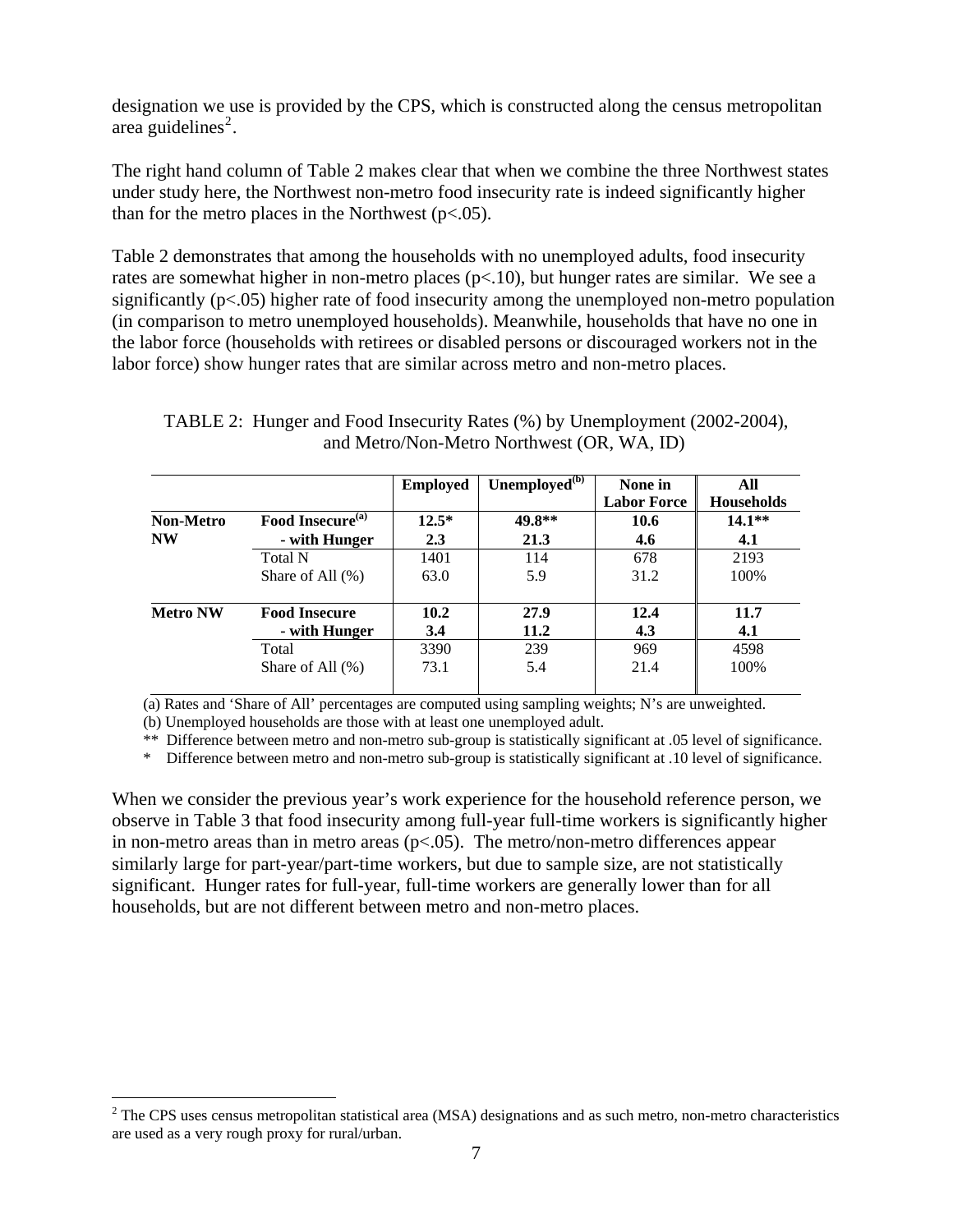|                 |                              | Full-year,<br>full-time <sup>(b)</sup> | Part year<br>and/or<br>part time | <b>No Workers</b><br>in<br>Household | All<br><b>Households</b> |
|-----------------|------------------------------|----------------------------------------|----------------------------------|--------------------------------------|--------------------------|
| Non-Metro       | Food Insecure <sup>(a)</sup> | $14.5***$                              | 20.5                             | 11.8                                 | $14.1**$                 |
| <b>NW</b>       | -with Hunger                 | 3.6                                    | 5.1                              | 4.6                                  | 4.1                      |
|                 | <b>Total N</b>               | 1147                                   | 218                              | 828                                  | 2193                     |
|                 | Share of All $(\%)$          | 51.9                                   | 10.2                             | 37.9                                 | 100%                     |
| <b>Metro NW</b> | <b>Food Insecure</b>         | 10.4                                   | 16.3                             | 12.3                                 | 11.7                     |
|                 | - with Hunger                | 3.6                                    | 6.5                              | 4.0                                  | 4.1                      |
|                 | <b>Total N</b>               | 2731                                   | 548                              | 1319                                 | 4598                     |
|                 | Share of All $(\%)$          | 59.1                                   | 12.0                             | 28.9                                 | 100%                     |

Table 3: Hunger and Food Insecurity Rates (%) by Previous Year's Work Experience (2002-2004), and Metro/Non-Metro Northwest (OR, WA, ID)

(a) Rates and 'Share of All' percentages are computed using sampling weights; N's are unweighted.

(b) Full-year, full-time workers have worked 50+ weeks in the last year, at 40+ hours per week.

\*\* Difference between metro and non-metro sub-group is statistically significant at .05 level of significance.

\* Difference between metro and non-metro sub-group is statistically significant at .10 level of significance.

Since non-metro full-year, full-time workers are more likely to experience food insecurity, it is important to understand what kinds of jobs workers are engaged in. Table 4 reports hunger and food insecurity rates in metro and non-metro places, by major occupational clusters for male workers<sup>[3](#page-8-0)</sup>. Because of CPS changes in coding for occupations between 2002 and 2003, we include 2003 and 2004 data only in this analysis. Furthermore, because men and women are concentrated in different kinds of occupations, we analyze them separately.

When comparing across places, among households with employed men, the non-metro food insecurity rate remains higher than the metro rate  $(p<.10)$  [See Table 4]. As one might anticipate, in both metro and non-metro areas, hunger and food insecurity rates are much lower for professional, technical and managerial workers than for those in less well paid, less prestigious occupations. While hunger rates within occupational groups appear to be consistently lower in non-metro places, the differences from metro places are not statistically significant. The only occupational group that shows significant metro/non-metro differences is among professional/technical/managerial occupations. Non-metro households with men in these occupations show food insecurity rates at least twice that of similar households in metro places  $(p<.10)$ .

However, for women (Table 5), the story is different. First, non-metro households with employed women have even higher food insecurity rates than we see in the previous table, and the metro/non-metro difference in food insecurity is larger as well  $(p<0.05)$ . Women in professional/ technical/ managerial occupations show no differences across places, but nonmetro households with women in administrative and support occupations have significantly higher food insecurity rates than in similar metro households (p<.10). The blue-collar/service category shows some intriguingly large contrasts across places but sample size precludes us from establishing statistical significance. The small fraction of blue-collar workers among women is consistent with national patterns. We have not here included questions about family structure or number of other earners to explore whether this elevated food insecurity rate for households with

 $\overline{a}$ 

<span id="page-8-0"></span> $3$  Appendix B describes the construction of these occupational clusters.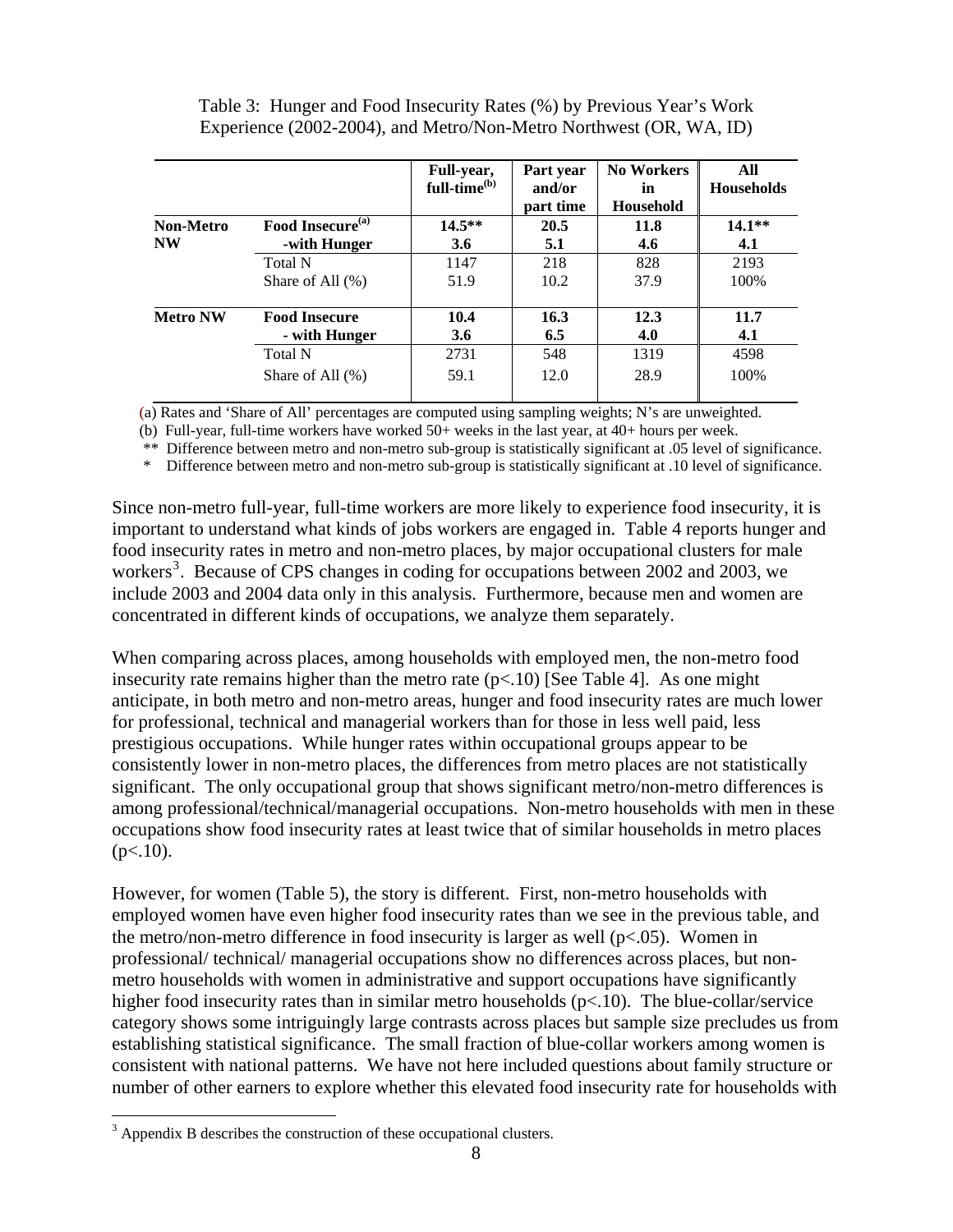working women is due to a combination of factors that affect employed women's experiences differently than employed men's.

|                  |                              | Pro/Tech/<br>Mgr | Admin/<br>Support/<br><b>Sales</b> | <b>Blue</b><br>Collar/<br><b>Service</b> | <b>All Households</b><br>with Employed<br>Men |
|------------------|------------------------------|------------------|------------------------------------|------------------------------------------|-----------------------------------------------|
| <b>Non-Metro</b> | Food Insecure <sup>(a)</sup> | $5.6*$           | 14.8                               | 17.7                                     | $13.4*$                                       |
| <b>NW</b>        | - with Hunger                |                  | 3.5                                | 3.4                                      | 2.4                                           |
|                  | <b>Total N</b>               | 214              | 175                                | 327                                      | 716                                           |
|                  | Share of All $(\%)$          | 29.7             | 24.7                               | 45.6                                     | 100\%                                         |
| <b>Metro NW</b>  | <b>Food Insecure</b>         | 2.3              | 14.2                               | 16.0                                     | <b>10.1</b>                                   |
|                  | - with Hunger                | .5               | 5.6                                | 5.3                                      | 3.5                                           |
|                  | <b>Total N</b>               | 733              | 478                                | 643                                      | 1854                                          |
|                  | Share of All $(\% )$         | 39.6             | 26.2                               | 34.2                                     | 100%                                          |

| Table 4: Hunger and Food Insecurity Rates (%) by Occupation of Men (2003-2004) |  |
|--------------------------------------------------------------------------------|--|
| and of Metro/Non-Metro Northwest (OR, WA, ID)                                  |  |

(a) Rates and 'Share of All' percentages are computed using sampling weights; N's are unweighted.

\*\* Difference between metro and non-metro sub-group is statistically significant at .05 level of significance.

\* Difference between metro and non-metro sub-group is statistically significant at .10 level of significance.

Table 5: Hunger and Food Insecurity Rates (%) by Occupation of Women (2003-2004) and of Metro/Non-Metro Northwest (OR, WA, ID)

|                 |                              | Pro/Tech/<br>Mgr | Admin/<br>Support/<br><b>Sales</b> | Blue<br>Collar/<br><b>Service</b> | <b>All Households</b><br>with Employed<br>Women |
|-----------------|------------------------------|------------------|------------------------------------|-----------------------------------|-------------------------------------------------|
| Non-Metro       | Food Insecure <sup>(a)</sup> | 7.1              | $19.9*$                            | 24.7                              | $16.3**$                                        |
| <b>NW</b>       | - with Hunger                | 1.1              | 4.9                                | 13.6                              | 4.5                                             |
|                 | <b>Total N</b>               | 216              | 375                                | 53                                | 644                                             |
|                 | Share of All $(\% )$         | 32.4             | 58.2                               | 9.3                               | 100%                                            |
| <b>Metro NW</b> | <b>Food Insecure</b>         | 5.1              | 13.9                               | 15.9                              | 10.2                                            |
|                 | - with Hunger                | 1.3              | 5.0                                | 2.1                               | 3.2                                             |
|                 | <b>Total N</b>               | 701              | 810                                | 101                               | 1612                                            |
|                 | Share of All $(\% )$         | 43.2             | 50.5                               | 6.3                               | 100%                                            |

(a) Rates and 'Share of All' percentages are computed using sampling weights; N's are unweighted.

\*\* Difference between metro and non-metro sub-group is statistically significant at .05 level of significance.

\* Difference between metro and non-metro sub-group is statistically significant at .10 level of significance.

These occupations reside within larger industries that may be more or less present in metro and non-metro places. Table 6 reports food insecurity and hunger rates among employed persons, but this time with employment characterized by industry (see appendix C for discussion of the industries variable). No theoretical model indicates to us exactly what industries are more or less likely to have food insecure workers in them, but we divided industries to highlight those which are often implicated in discussion of metro and non-metro places. Workers in manufacturing may be especially concentrated in metro places, and workers in the natural resource and agricultural industries may be more concentrated in non-metro locations. The service industry,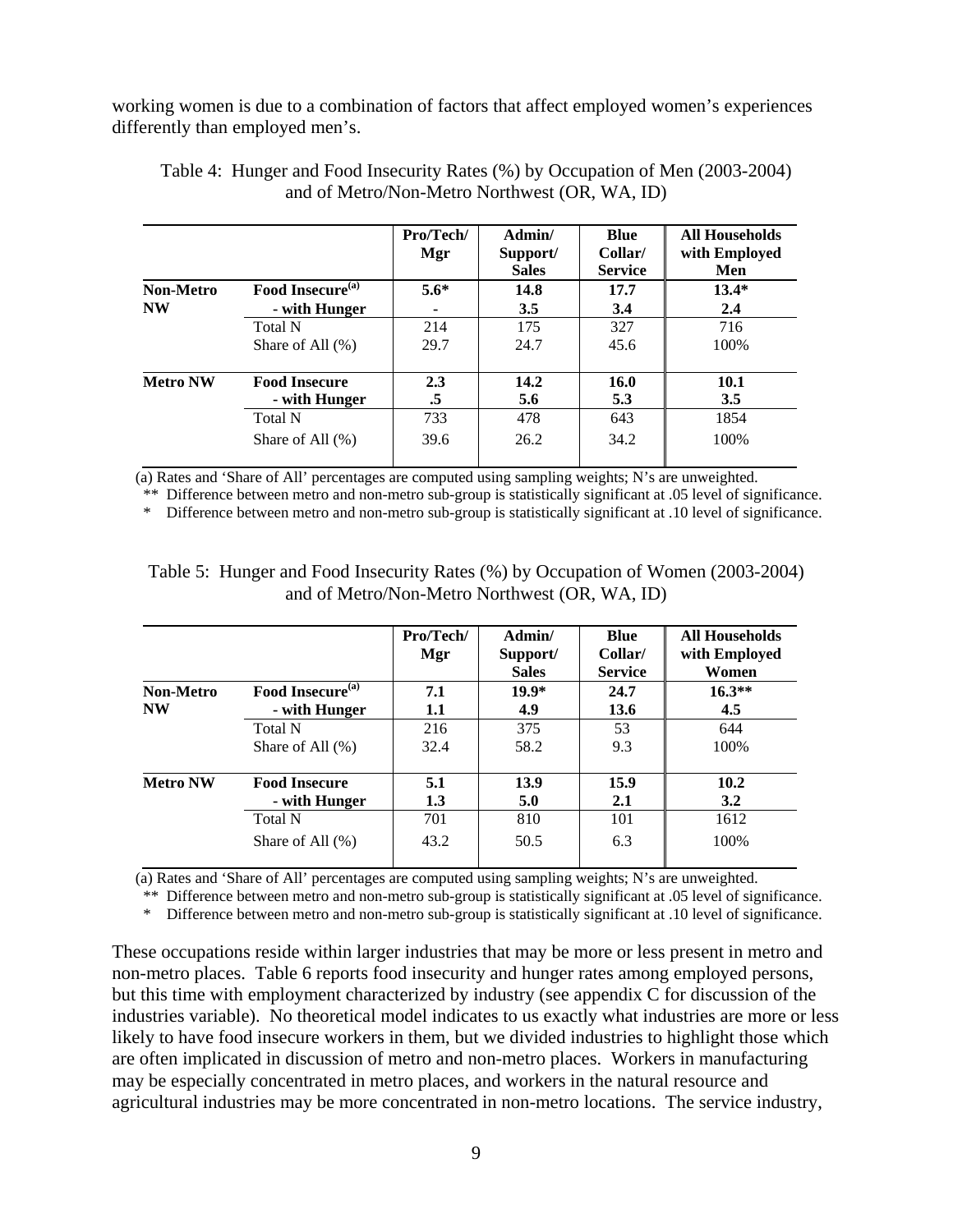although extremely heterogeneous in terms of the kinds of occupations it offers, may be anticipated to be more concentrated in metro locations.

Our results for this part of the analysis are curious and somewhat unsatisfying, but perhaps instructive. For example, the 'share' lines indicate that natural resource and agricultural industry employment in non-metro areas is larger than in metro areas, but it is still small in comparison to other groups. Hence, whatever differences in food insecurity and hunger rates appear within households employed in these occupations will not account for a sizeable part of the metro/nonmetro overall rates. Nonetheless, while sample sizes are too small to establish statistical significance, the apparently large difference among metro and non-metro occupational groups in natural resources is intriguing and warrants further examination. If particular industry and occupational concentrations of hunger and food insecurity can be established, this may guide program staff focusing services to particular groups.

We conclude that, given the data limitations, industry distinctions remain problematic, yet interesting, given these early findings. With larger sample sizes, and with more theoretical development of a logic for re-categorizing specific industries into categories, this type of analysis may eventually be very helpful.

|                  |                              | NR &<br>Ag. | MFG &<br>Const. | <b>Basic</b><br><b>Services</b> | <b>Others</b> | All<br><b>Households</b> |
|------------------|------------------------------|-------------|-----------------|---------------------------------|---------------|--------------------------|
| <b>Non-Metro</b> | Food Insecure <sup>(a)</sup> | 3.6         | 13.9            | 26.6                            | 12.7          | 13.5                     |
| <b>NW</b>        | - with Hunger                | 3.6         | 1.4             | 6.3                             | 3.9           | 3.7                      |
|                  | <b>Total N</b>               | 57          | 175             | 99                              | 1011          | 1342                     |
|                  | Share of All $(\%)$          | 4.4         | 12.4            | 8.0                             | 75.2          | 100%                     |
| <b>Metro NW</b>  | <b>Food Insecure</b>         | 29.4        | 9.3             | 13.3                            | 11.8          | 11.7                     |
|                  | - with Hunger                | 8.5         | 2.7             | 6.4                             | 4.1           | 4.1                      |
|                  | Total N                      | 31          | 507             | 232                             | 2320          | 3090                     |
|                  | Share of All $(\%)$          | 1.0         | 16.0            | 7.8                             | 75.2          | 100%                     |

| TABLE 6: Hunger and Food Insecurity Rates by Industry (2003-2004) |
|-------------------------------------------------------------------|
| and Metro/Non-Metro Northwest (OR, WA, ID)                        |

(a)Rates and 'Share of All' percentages are computed using sampling weights; N's are unweighted.

\*\* Difference between metro and non-metro sub-group is statistically significant at .05 level of significance.

\* Difference between metro and non-metro sub-group is statistically significant at .10 level of significance.

Finally, we examine non-metro/metro rates of hunger and food insecurity by income categories. Differences in cost of living relative to income should reveal significant differences in hunger and food insecurity rates across metro and non-metro places. Table 7 shows that, while increasing income reduces food insecurity in metro and non-metro locations (reading left to right), food insecurity is lower for non-metro households (compared to metro households) with incomes between 15,000 and 40,000. Hunger rates in these income categories also appear lower in non-metro areas. Meanwhile, food insecurity rates for the highest and lowest income households were somewhat higher in non-metro places. These observations suggest the value of further exploring how local cost of living, in relation to income, impacts food insecurity and hunger and how that might vary between metro and non-metro locations.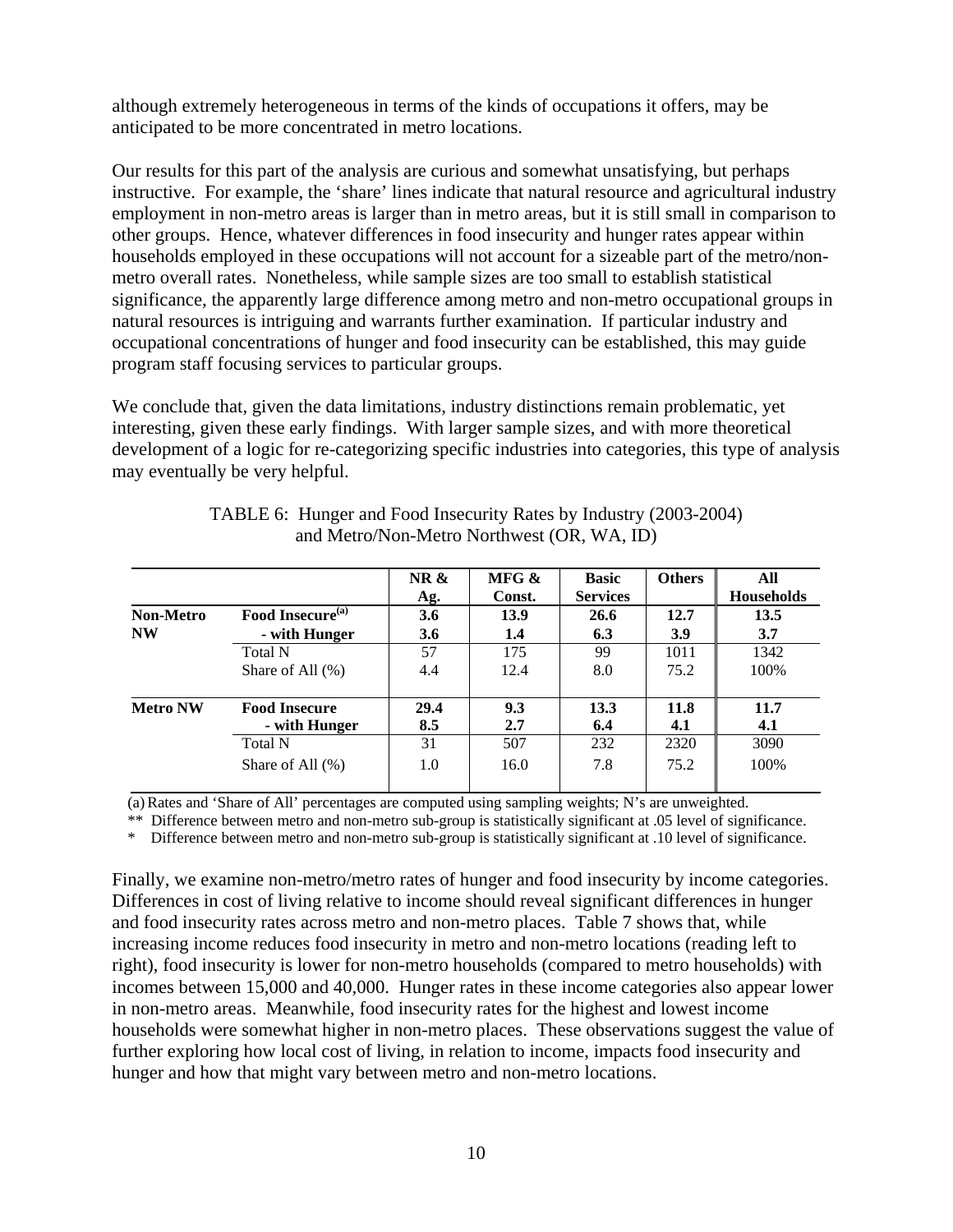|                  |                              | < 15,000 | $15,000 -$<br>< 30,000 | $30,000 -$<br>$<$ 40,000 | 40,000<br>$^+$ | All<br><b>Households</b> |
|------------------|------------------------------|----------|------------------------|--------------------------|----------------|--------------------------|
| <b>Non-Metro</b> | Food Insecure <sup>(a)</sup> | 32.2     | $17.0*$                | $8.9*$                   | 5.2            | $14.9**$                 |
| <b>NW</b>        | - with Hunger                | 12.8     | $3.5*$                 | 2.1                      | .9             | 4.5                      |
|                  | Total N                      | 427      | 484                    | 295                      | 741            | 1947                     |
|                  | Share of All $(\% )$         | 23.9     | 23.3                   | 14.9                     | 37.9           | 100%                     |
| <b>Metro NW</b>  | <b>Food Insecure</b>         | 28.9     | 22.4                   | 13.8                     | 4.2            | 12.5                     |
|                  | - with Hunger                | 12.3     | 7.3                    | 3.9                      | 1.0            | 4.2                      |
|                  | Total N                      | 592      | 798                    | 565                      | 2162           | 4117                     |
|                  | Share of All $(\% )$         | 15.0     | 18.5                   | 13.2                     | 53.3           | 100%                     |

| TABLE 7: Hunger and Food Insecurity Rates (%) by Household Income Category (2002-2004) |  |
|----------------------------------------------------------------------------------------|--|
| of Metro/Non-Metro Northwest (OR, WA, ID)                                              |  |

(a) Rates and 'Share of All' percentages are computed using sampling weights; N's are unweighted.

\*\* Difference between metro and non-metro sub-group is statistically significant at .05 level of significance.

\* Difference between metro and non-metro sub-group is statistically significant at .10 level of significance.

These analyses of hunger and food insecurity, as they relate to labor force characteristics and family income, indicate that non-metropolitan households in the Northwest are more likely to experience food insecurity, in comparison to similar metro households, when there is either a full-year, full-time employed reference person and/or a man working in a professional/ managerial/ technical occupation and/or a woman working in an administrative support occupation. However, we also note that as incomes increase in non-metro places, food insecurity drops more quickly than in metro places (comparing the change as families move into the \$15- 30K bracket). *Taken together, these findings lend support to the idea that in non-metro places, income relative to cost of living may help insulate families from food insecurity, but for many full-time working families, in particular occupations, such incomes are harder to obtain, and hence food insecurity persists among those families.*

#### *Personal and Family Characteristics and Metro/Non-Metro Hunger and Food Insecurity in the Northwest*

Beyond employment and income variables, household characteristics such as education, ethnicity and family structure may impact food security.

Initially, we sought to focus on racial differences in food insecurity in the metro and non-metro Northwest. However, given the very small proportion of African American and other racial minority residents in the non-metro Northwest, it was not possible to develop stable estimates of food insecurity among these groups. Hence, we turned attention to ethnicity in the Northwest. Table 8 documents the 2003-2004 analysis of Hispanic food insecurity in metro/non-metro Northwest. There is no significant difference in hunger or food insecurity among Hispanic residents between metro and non-metro locations. The Hispanic food insecurity rates appear to differ markedly for metro and non-metro residents, but the sample size is small and we cannot demonstrate the gap to be statistically significant. However, in both locations, the Hispanic food insecurity rate is significantly higher than for the non-Hispanic population. In metro and non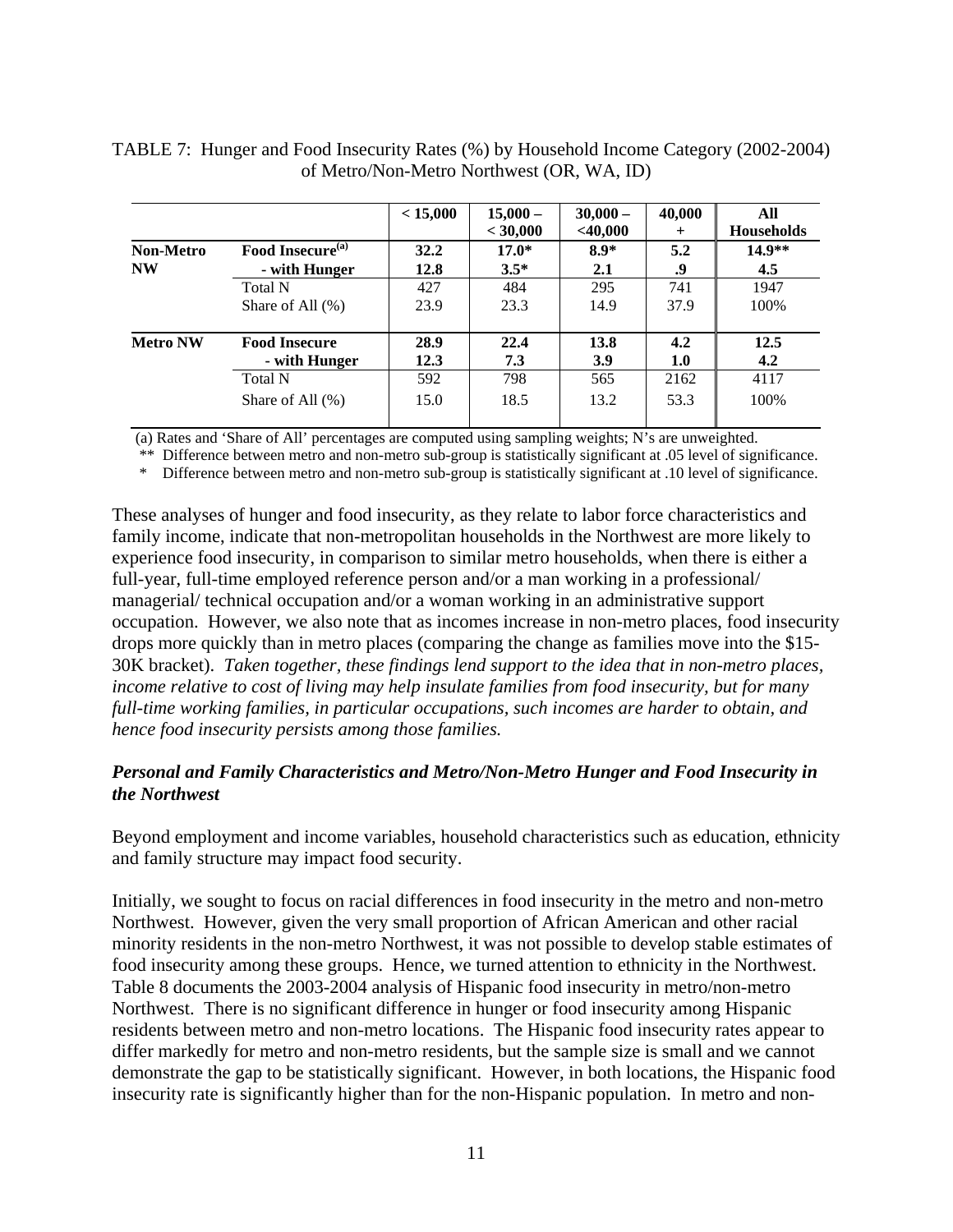metro locations in the Northwest, the Hispanic food insecurity rate is two to three times greater than the rate for non-Hispanics.

|                  |                              | <b>Hispanic</b>   | <b>Non-Hispanic</b> | All<br><b>Households</b> |
|------------------|------------------------------|-------------------|---------------------|--------------------------|
| <b>Non-Metro</b> | Food Insecure <sup>(a)</sup> | $34.2*^{\dagger}$ | 12.4                | $13.5*$                  |
| <b>NW</b>        | - with Hunger                | 6.9               | 3.6                 | 3.7                      |
|                  | Total N                      | 54                | 1288                | 1342                     |
|                  | Share of All $(\%)$          | 5.1               | 94.9                | 100%                     |
| <b>Metro NW</b>  | <b>Food Insecure</b>         | $23.7^{\dagger}$  | 10.9                | 11.7                     |
|                  | - with Hunger                | 6.8               | 3.9                 | 4.1                      |
|                  | Total N                      | 182               | 2908                | 3090                     |
|                  | Share of All $(\%)$          | 6.0               | 94.0                | 100%                     |

TABLE 8: Hunger and Food Insecurity Rates by Hispanic Ethnicity of Reference Person (2003-2004) and Metro/Non-Metro Northwest (OR, WA, ID)

(a) Rates and 'Share of All' percentages are computed using sampling weights; N's are unweighted.

\*\* Difference between metro and non-metro sub-group is statistically significant at .05 level of significance.

\* Difference between metro and non-metro sub-group is statistically significant at .10 level of significance.

† Difference between Hispanic and non-Hispanic rate is significant at .05 level of significance.

Table 9 examines educational effects on food insecurity and hunger. We first note the overall similarity between metro and non-metro hunger and food insecurity, within educational categories. However, we also note a substantial difference in the distribution of education in metro and non-metro places, with a higher proportion of non-metro residents without high school

TABLE 9: Hunger and Food Insecurity Rates by Education of Reference Person (2002-2004) and Metro/Non-Metro Northwest (OR, WA, ID)

|                 |                                       |                                | <b>Reference Person Education</b>         |                               |                                                    |                   |
|-----------------|---------------------------------------|--------------------------------|-------------------------------------------|-------------------------------|----------------------------------------------------|-------------------|
|                 |                                       | <b>No HS</b><br><b>Diploma</b> | <b>HS</b><br>diploma &<br>some<br>college | Two year<br>college<br>degree | <b>Bachelors</b><br>or higher<br>college<br>degree | All<br>households |
| Non-Metro       | Food Insecure <sup>(a)</sup>          | 21.6                           | 16.2                                      | 13.5                          | 3.2                                                | $14.1**$          |
| <b>NW</b>       | - with Hunger                         | 8.6                            | 4.2                                       | 5.0                           | .4                                                 | 4.1               |
|                 | <b>Total N</b>                        | 267                            | 1260                                      | 230                           | 436                                                | 2193              |
|                 | Share of All $(\%)$                   | 13.3                           | 56.3                                      | 11.2                          | 19.2                                               | 100%              |
| <b>Metro NW</b> | <b>Food Insecure</b><br>- with Hunger | 24.4<br>7.5                    | 13.9<br>5.1                               | 12.3<br>4.0                   | 4.8<br>1.6                                         | 11.7<br>4.1       |
|                 | <b>Total N</b>                        | 374                            | 2305                                      | 441                           | 1478                                               | 4598              |
|                 | Share of All $(\% )$                  | 7.9                            | 49.6                                      | 10.4                          | 32.1                                               | 100%              |

(a) Rates and 'Share of All' percentages are computed using sampling weights; N's are unweighted.

\*\* Difference between metro and non-metro sub-group is statistically significant at .05 level of significance.

\* Difference between metro and non-metro sub-group is statistically significant at .10 level of significance.

diplomas. This educational category shows the highest incidence of food insecurity. The higher incidence of food insecurity, combined with the higher representation of high school dropout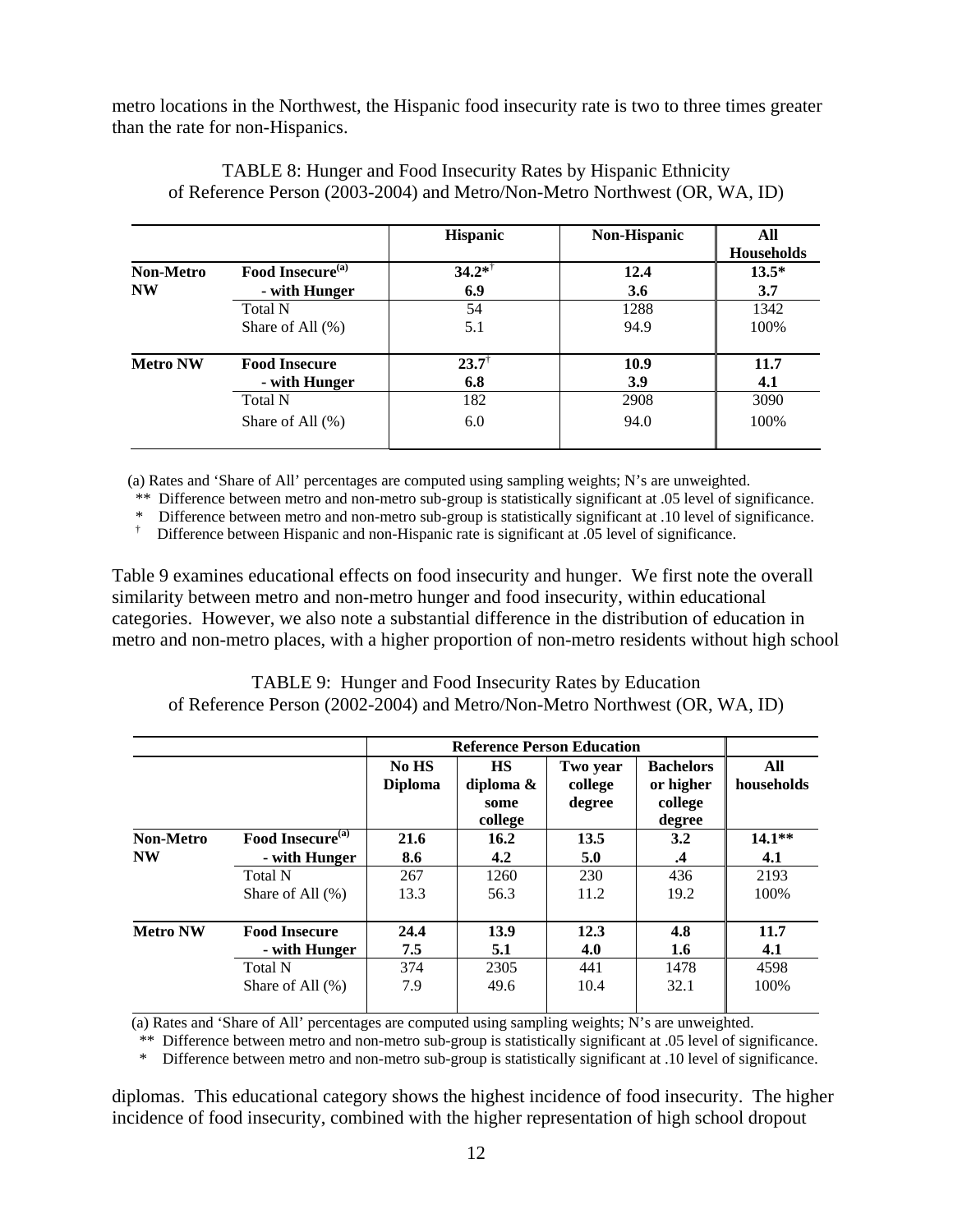rates, contribute about 1 percentage point to the 3 percentage point gap in food insecurity rates between metro/non-metro places.

Next, we explore the possible link between household composition and food insecurity (Table 10). Household composition is determined based on self-reported CPS data.<sup>[4](#page-13-0)</sup> Families with children under this household structure are limited to those with children under age 18. The most striking difference in food insecurity rates between metro and non-metro places is among 2 adult families with children. One in five non-metro households with 2 adults and children are food insecure in the Northwest, while the same is true for only one in ten metro households. Almost half of non-metro single-mother households are food insecure, while about one in 3 similar households are food insecure in metro locations.

Food insecurity is potentially more likely and problematic in families with more members, and certainly more difficult for single mothers (compare first and second columns). However, the non-metro disadvantage for 2-adult households with children is only explicable in terms of our earlier findings. *Taken together with the earlier findings about full-year, full-time workers, and employed women in administrative support occupations, we speculate that many of the employed women whose families are food insecure are part of 2-adult households with children. We speculate that they or their partner/spouse are often full-year full-time employed.*

|                  |                                       | <b>Household Structure</b>    |                         |                         |                                  |                                |                   |
|------------------|---------------------------------------|-------------------------------|-------------------------|-------------------------|----------------------------------|--------------------------------|-------------------|
|                  |                                       | 2-adults,<br>with<br>children | <b>Single</b><br>mother | <b>Single</b><br>father | 2-adults.<br>without<br>children | Single,<br>without<br>children | All<br>households |
| <b>Non-Metro</b> | Food Insecure <sup>(a)</sup>          | $20.3**$                      | $46.2*$                 | 20.5                    | 4.6                              | 13.0                           | $14.1**$          |
| <b>NW</b>        | - with Hunger                         | 4.8                           | 13.6                    | 4.0                     | .8                               | 5.2                            | 4.1               |
|                  | Total N                               | 502                           | 134                     | 44                      | 741                              | 767                            | 2188              |
|                  | Share of All $(\% )$                  | 22.3                          | 6.5                     | 2.3                     | 33.5                             | 35.4                           | 100%              |
| <b>Metro NW</b>  | <b>Food Insecure</b><br>- with Hunger | 11.2<br>2.2                   | 34.1<br>11.4            | 18.2<br>3.7             | 4.6<br>1.6                       | 13.0<br>5.8                    | 11.7<br>4.1       |
|                  | <b>Total N</b>                        | 1120                          | 302                     | 90                      | 1328                             | 1752                           | 4592              |
|                  | Share of All $(\% )$                  | 23.8                          | 6.5                     | 2.1                     | 28.5                             | 39.0                           | 100%              |

TABLE 10: Hunger and Food Insecurity Rates (%) by Household Structure (2002-2004) and Metro/Non-Metro Northwest (OR, WA, ID)

(a) Rates and 'Share of All' percentages are computed using sampling weights; N's are unweighted.

\*\* Difference between metro and non-metro sub-group is statistically significant at .05 level of significance.

\* Difference between metro and non-metro sub-group is statistically significant at .10 level of significance.

Table 11 addresses the on-going concern about the aging of non-metro places, and clearly illustrates the results of demographic trends affecting non-metro and metro areas. The fraction of older residents in non-metro locations is higher than in metro locations (29.4% v. 21.1%). But the most striking pattern is the significantly higher level of non-metro food insecurity among the younger residents. This elevated food insecurity rate among the younger, non-metro group suggests the need for further analysis of income and employment limitations encountered by younger non-metro residents.

 $\overline{a}$ 

<span id="page-13-0"></span><sup>&</sup>lt;sup>4</sup> Appendix D offers a detailed examination of the construction of the household characteristics.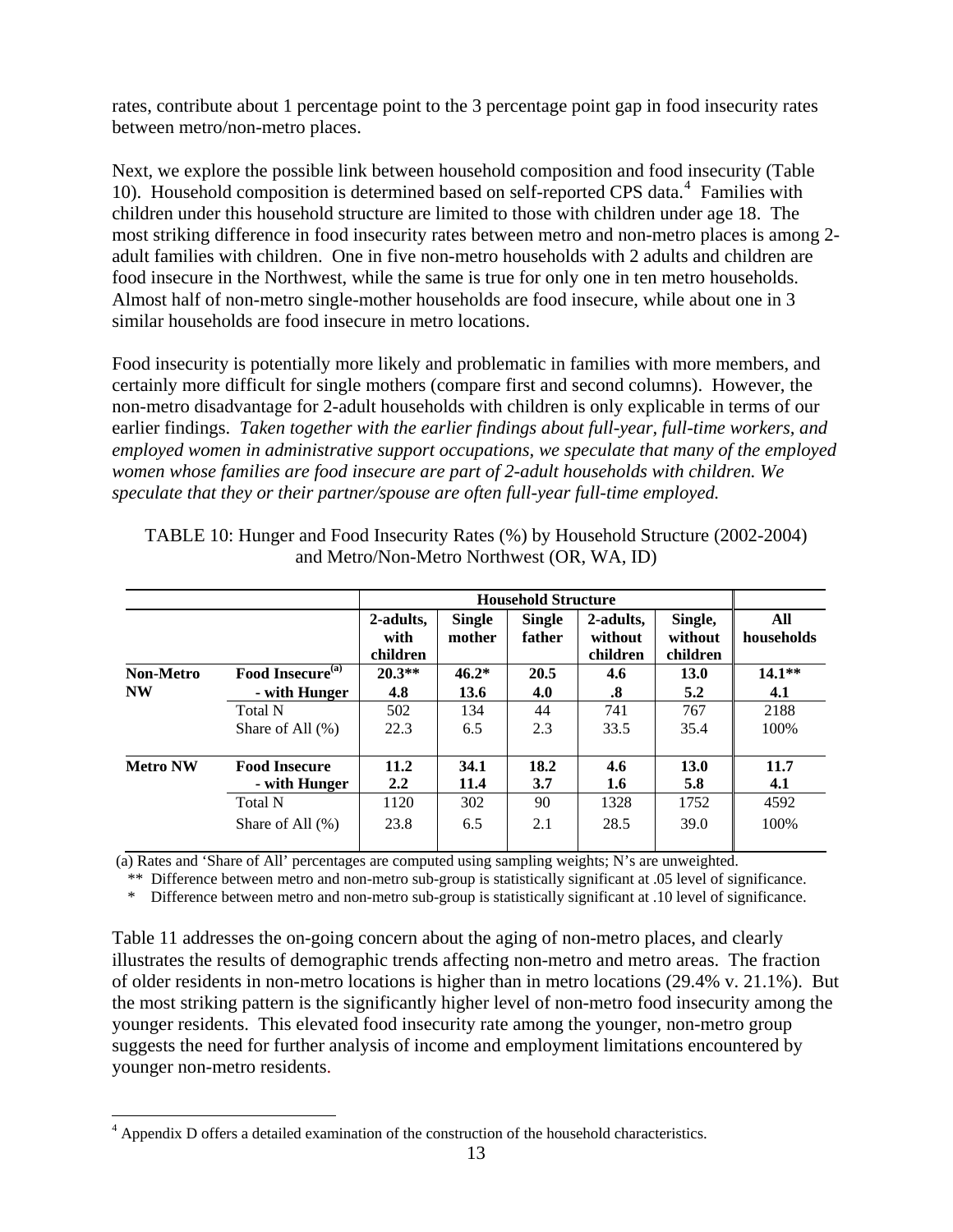|                  |                              | 30 and<br>under | $31 - 60$ | Over<br>60 | All<br><b>Households</b> |
|------------------|------------------------------|-----------------|-----------|------------|--------------------------|
| <b>Non-Metro</b> | Food Insecure <sup>(a)</sup> | $27.5**$        | $15.5**$  | 4.5        | $14.1**$                 |
| <b>NW</b>        | - with Hunger                | 5.3             | 5.2       | 1.5        | 4.1                      |
|                  | Total N                      | 304             | 1226      | 663        | 2193                     |
|                  | Share of All $(\%)$          | 15.5            | 55.1      | 29.4       | 100%                     |
| <b>Metro NW</b>  | <b>Food Insecure</b>         | 18.2            | 11.9      | 5.2        | 11.7                     |
|                  | - with Hunger                | 5.0             | 4.5       | 1.8        | 4.1                      |
|                  | <b>Total N</b>               | 814             | 2800      | 984        | 4598                     |
|                  | Share of All $(\%)$          | 18.8            | 60.1      | 21.1       | 100%                     |

TABLE 11: Hunger and Food Insecurity Rates by Age of Reference Person (2002-2004) and Metro/Non-Metro Northwest (OR, WA, ID)

(a) Rates and 'Share of All' percentages are computed using sampling weights; N's are unweighted.

\*\* Difference between metro and non-metro sub-group is statistically significant at .05 level of significance.

Difference between metro and non-metro sub-group is statistically significant at .10 level of significance.

Finally, given the importance of work and earnings to understanding the metro/non-metro differences in hunger and food insecurity, we further explore where the non-metro hungry and food insecure residents are working. We report in Table 12 the top two industry-occupation categories among the hungry and food insecure workers in the Northwest. This is not the food insecurity rate of workers in these occupations, but rather the representation of occupations among workers who are food insecure. Hence it reflects the occupational structure for all residents in metro and non-metro areas. However, this approach offers suggestive information for further research and perhaps for decision-making about how to provide services to working residents in the Northwest.

| TABLE 12: Top 2 Detailed Industry-Occupation Classifications (2003-2004) among Food |
|-------------------------------------------------------------------------------------|
| Insecure Workers in the Metro/Non-Metro Northwest (OR, WA, ID)                      |

| Non-metro<br><b>Food Insecure Detailed</b><br>Industry/Occupation* |                                                                | Metro<br><b>Food Insecure Detailed</b><br>Industry/Occupation* |                                                                |  |
|--------------------------------------------------------------------|----------------------------------------------------------------|----------------------------------------------------------------|----------------------------------------------------------------|--|
| % of food<br>insecure                                              |                                                                | % of food<br>insecure                                          |                                                                |  |
| 6.0                                                                | Restaurants and other food<br>services                         | 4.7                                                            | Construction (including cleaning of<br>building $&$ dwellings) |  |
| 5.9                                                                | Construction (including cleaning<br>of building $&$ dwellings) | 4.1                                                            | Restaurants and other food services                            |  |

\* Includes both food insecure and food insecure with hunger.

The top two industry/occupations where food insecure people work are the same in metro and non-metro places in the Northwest, although they represent a somewhat higher proportion of all occupations in non-metro places. Ironically, food insecure people in the Northwest are more likely to work in food services than in most other occupations. Their concentration in these occupations is consistent with earlier findings – these are occupations available to the young, providing low incomes, even when working full-year full-time, and available to Hispanic and low-educated residents. Appendix B shows that 'administrative support, services and sales'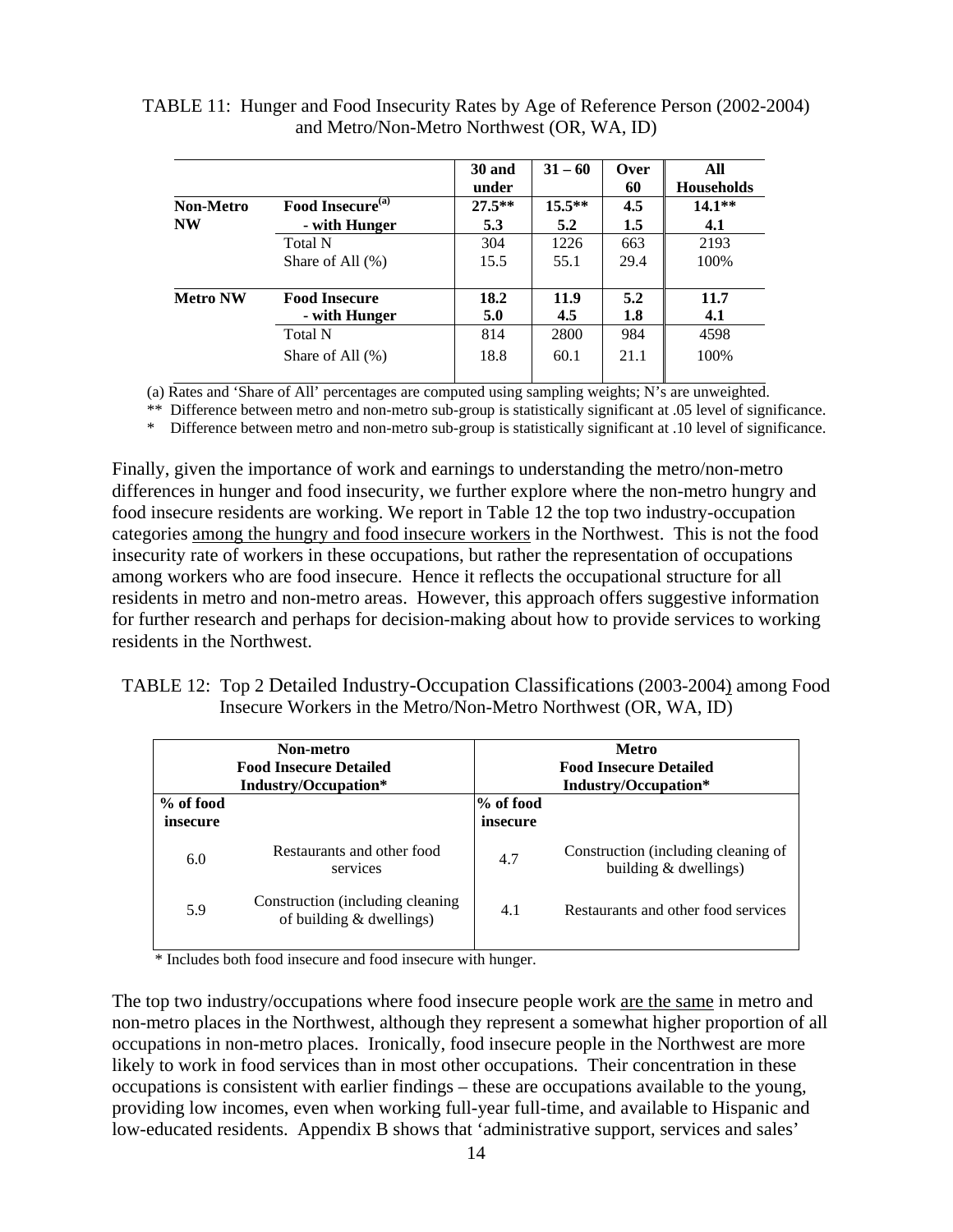occupations include food service occupations, and when women are employed in these occupations in non-metro places, their households show higher rates of food insecurity. And this especially in non-metro places. Perhaps most importantly, from this last table, we should conclude that if service providers and advocates wish to locate food insecure households that are not currently enrolled in their services, they may do well to target outreach to these places of work.

#### **V. Conclusions**

This analysis of the differences of food insecurity between metro/non-metro locations offers insights valuable to expanding the exploration of food insecurity in the Northwest. Although hunger and food insecurity in the Northwest has improved since the Edwards and Weber examination in 2003 a great deal of research is still needed.

Non-metro food insecurity and hunger varies across states in the Northwest, and between metro and non-metro places in those states. In the non-metro Northwest, income relative to cost of living may help insulate families from food insecurity, but for many full-time working families, especially those where women are in administrative support and sales occupations, such incomes are likely to be harder to obtain, and hence food insecurity persists among those families.

In the non-metro Northwest, 2-adult households with children are more likely than similarly structured metro families to experience food insecurity. Taken together with the findings about full-year, full-time workers, and employed women in administrative and sales occupations (which includes food-service occupations), perhaps many of the employed women whose families are food insecure are part of 2-adult households with children. They, or their partner/spouse, may be employed full-year/full-time.

Hispanic residents have dramatically higher rates of food insecurity than non-Hispanic residents, regardless of location. Less educated residents in metro and non-metro places also have high rates of food insecurity, but the concentration of educational under-achievement in non-metro places appears to contribute substantially to the higher non-metro food insecurity rate.

While one might anticipate this study to illustrate the irony of rural agricultural workers producing food but being food insecure, instead we observe many food insecure workers employed in restaurants and construction sites.

This study suggests that efforts to reduce non-metro food insecurity and hunger rates should take seriously the unexpectedly high need among 2-parent families and full-year full-time employed workers, and should consider using occupational/industry locations for targeted outreach, while also attending to the groups often anticipated to be struggling – single mothers, young adults, less educated people, and Hispanic residents.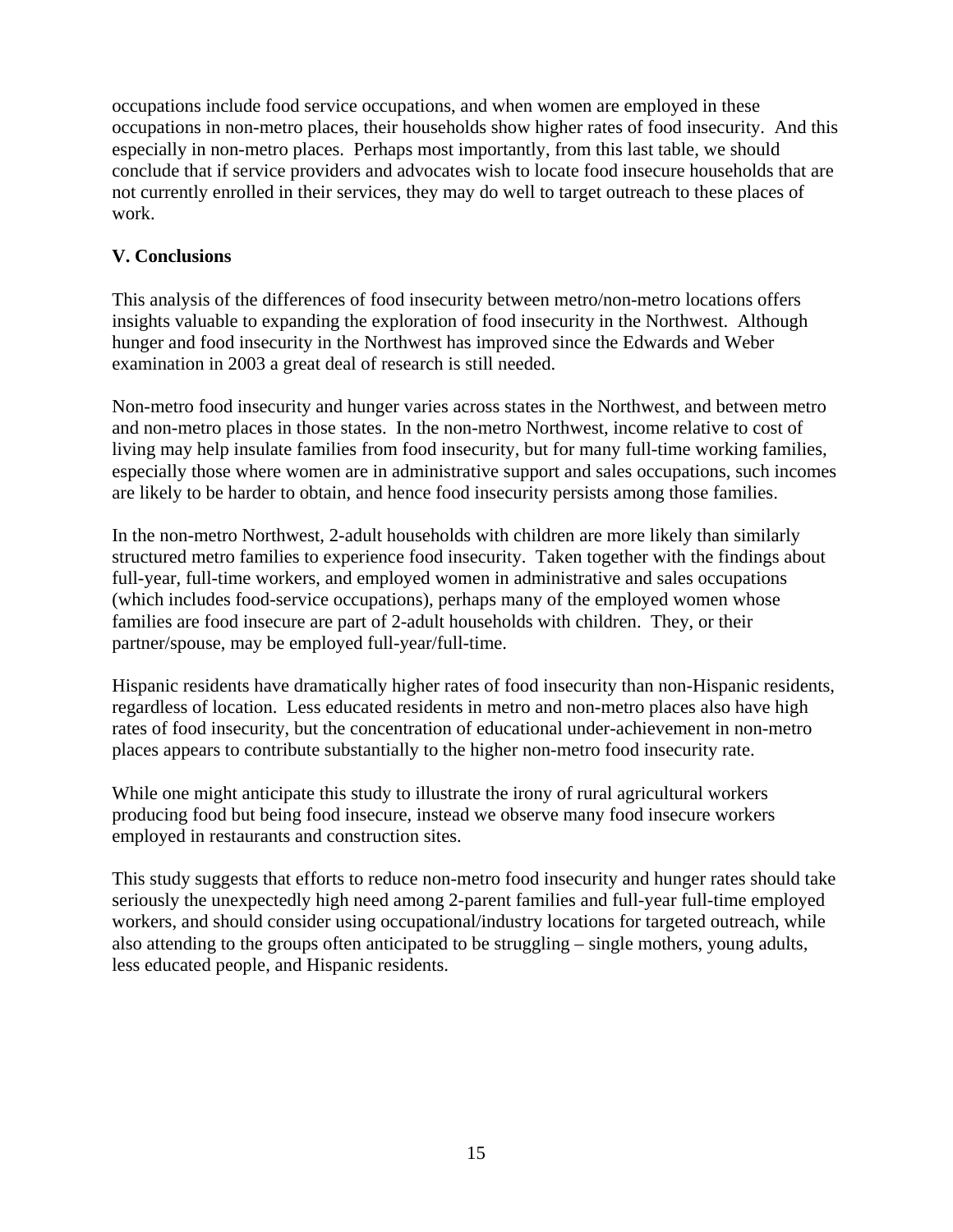#### **References**

Bernell, Stephanie, Bruce Weber, and Mark Edwards. 2006. "Restricted Opportunities, Personal Choices, Ineffective Policies? What Explains Food Insecurity in Oregon." *Journal of Agricultural and Resource Economics* 31(2):193-211.

Bickel, Greg, Mark Nord, Cristofer Price, William Hamilton, and John Cook. 2000. *Guide to Measuring Household Food Security Revised 2000.* Alexandria VA:US Dept of Agriculture, Food and Nutrition Service.

Edwards, Mark and Bruce Weber. 2003. *Food Insecurity and Hunger in Oregon: A New Look.* Working Paper No. AREC 03-104, Dept of Agricultural and Resource Economics, Oregon State University. http://arec.oregonstate.edu/ruralstudies/hunger.pdf

Edwards, Mark Evan, Bruce Weber and Stephanie Bernell. 2006. *"* Identifying Factors That Influence State-Specific Hunger Rates in the U.S.: A Simple Analytic Method for Understanding a Persistent Problem." *Social Indicators Research* DOI: 10.1007/s11205-006-0026-7.

Hall, Bryan. "Understanding Food Security Data and Methodology." Brandeis University, Center on Hunger and Poverty, Food Security Institute, March, 2004.

Nord, Mark, Margaret Andrews, and Steve Carlson. 2005. *Household Food Security in the United States, 2004*. USDA, ERS, Food Assistance and Nutrition Research Report, No. 11. October, 2005.

----- 2004. *Household Food Security in the United States, 2003*. Washington, DC: US Dept of Agriculture, Economic Research Service. Food Assistance and Nutrition Research Report No. 42.

----- 2003. *Household Food Security in the United States, 2002*. Washington, DC: US Dept of Agriculture, Economic Research Service. Food Assistance and Nutrition Research Report No. 35.

----- 2002. *Household Food Security in the United States, 2001*. Washington, DC: US Dept of Agriculture, Economic Research Service. Food Assistance and Nutrition Research Report No. 29.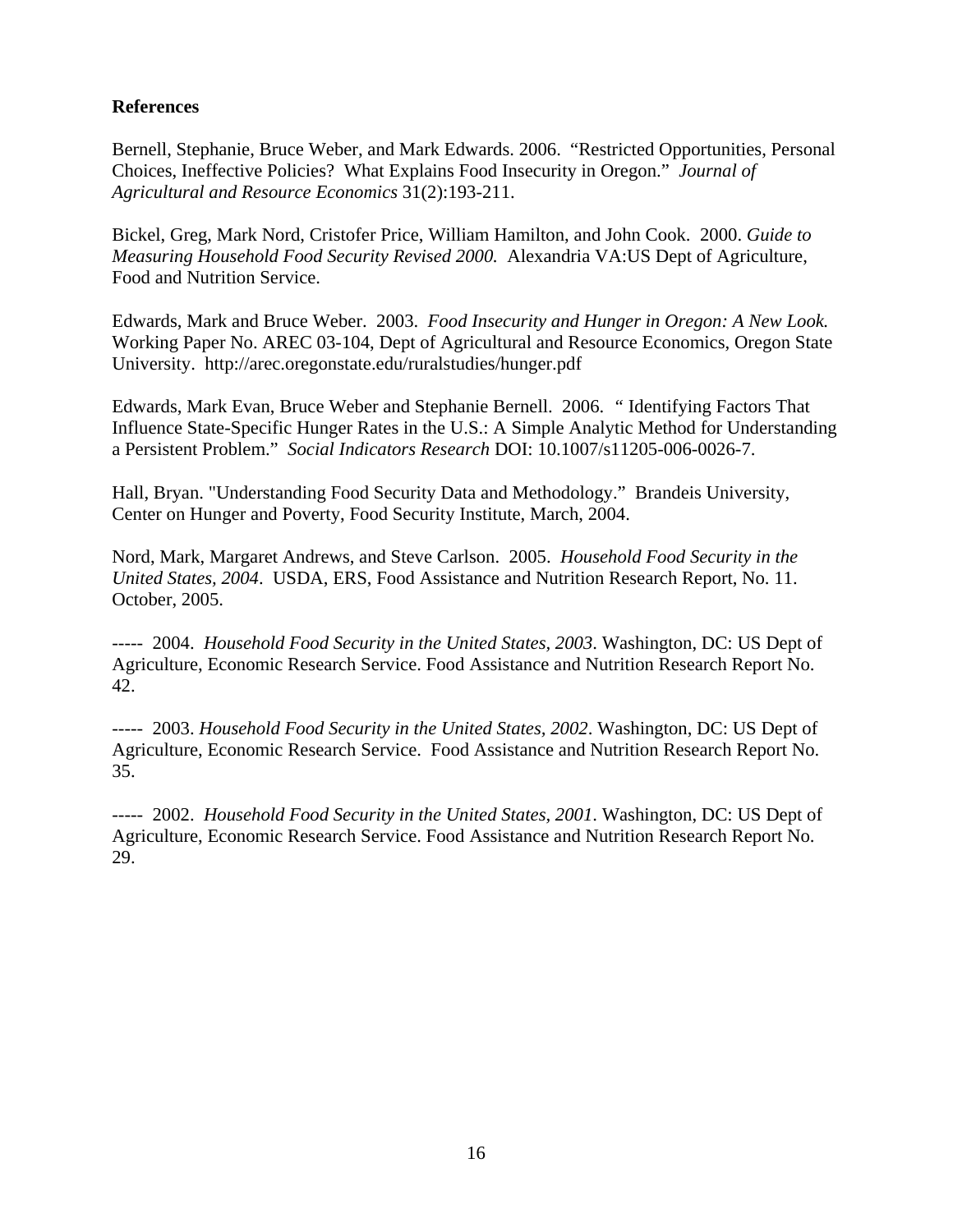#### **Appendix A: Data Construction of "Northwest" variable**

Table A-1 shows how the data was compiled so we could identify cases located in the Northwest. We used the CPS variable "*gestcen"* to identify cases.

|                  |                                   | 2002 | 2003 | 2004 | Total |
|------------------|-----------------------------------|------|------|------|-------|
| Oregon           | Number of cases<br>gestcen = $92$ | 788  | 766  | 722  | 2276  |
| Idaho            | Number of cases<br>$gestcen = 82$ | 672  | 610  | 543  | 1825  |
| Washington       | Number of cases<br>gesteen $= 91$ | 899  | 889  | 902  | 2690  |
| <b>NW States</b> | <b>Number of cases</b>            | 2359 | 2265 | 2167 | 6791  |

| Table A-1: State specific cases |  |  |  |
|---------------------------------|--|--|--|
|---------------------------------|--|--|--|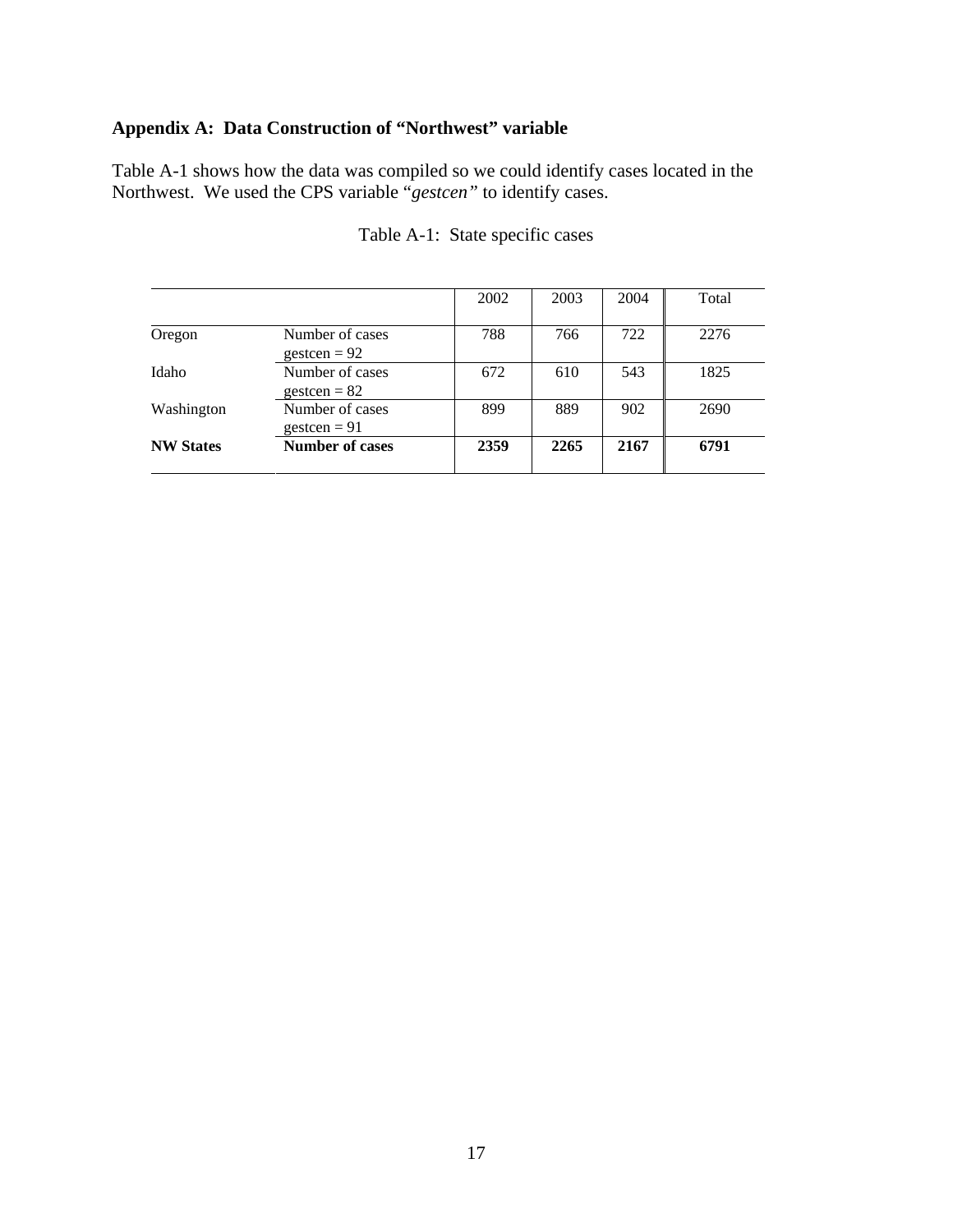#### **Appendix B: Occupation Variable Construction & Household Data-file Flattening**

To create the distinct occupational identifications used in the table 4 and table 5, occupational categories for both the reference person and the reference person's partner were constructed. The partner characteristics were attached to the reference person via a unique household/year identifier. This created the flat case required for our analysis (Diagram B-1).



Diagram B-1: Reference case and partner coding

 $<sup>(1)</sup>$  The *perrp* variable within the CPS identifies the individual within the household unit and their relationship to the</sup> reference person.

Through searching of both the primary household member and that of that individual's partner (if present) we constructed the industry characteristics of both men and women in tables  $4 \& 5$ . Once again we limited our analysis of this variable to the years of 2003 and 2004 because of the changing variable characteristics that transpired from 2002 to 2003, and as such our sample size decreased. Table B-1 documents the categorical composition for the professional/tech/mgr, admin/support/sales, and blue collar/service designations.

| Table B-1: Occupational distinctions                                                                                                                                                                                                                                                                                                                                                |                                                                                                                                                                                                                                                                                                                       |  |  |  |
|-------------------------------------------------------------------------------------------------------------------------------------------------------------------------------------------------------------------------------------------------------------------------------------------------------------------------------------------------------------------------------------|-----------------------------------------------------------------------------------------------------------------------------------------------------------------------------------------------------------------------------------------------------------------------------------------------------------------------|--|--|--|
| Pro/Tech/Mgr                                                                                                                                                                                                                                                                                                                                                                        | Admin/Support/<br><b>Sales</b>                                                                                                                                                                                                                                                                                        |  |  |  |
| Management occupations<br>Business & financial operations occupations<br>Computer & mathematical science occupations<br>Architecture & engineering occupations<br>Life, physical, and social science occupations<br>Community and social service occupations<br>Legal occupations<br>Education, training and library occupations<br>Healthcare practitioner & technical occupations | Healthcare support occupations<br>Protective service occupations<br>Food preparation and serving related<br>occupations<br>Building and grounds cleaning and<br>maintenance occupations<br>Personal care and service occupations<br>٠<br>Sales and related occupations<br>Office & administrative support occupations |  |  |  |

Table B-1: Occupational distinctions

#### **Blue Collar/Service**

- Farming, fishing, & forestry occupations
- Construction & extraction occupations
- Installation, maintenance, and repair occupations
- Production occupations
- Transportation & material moving occupations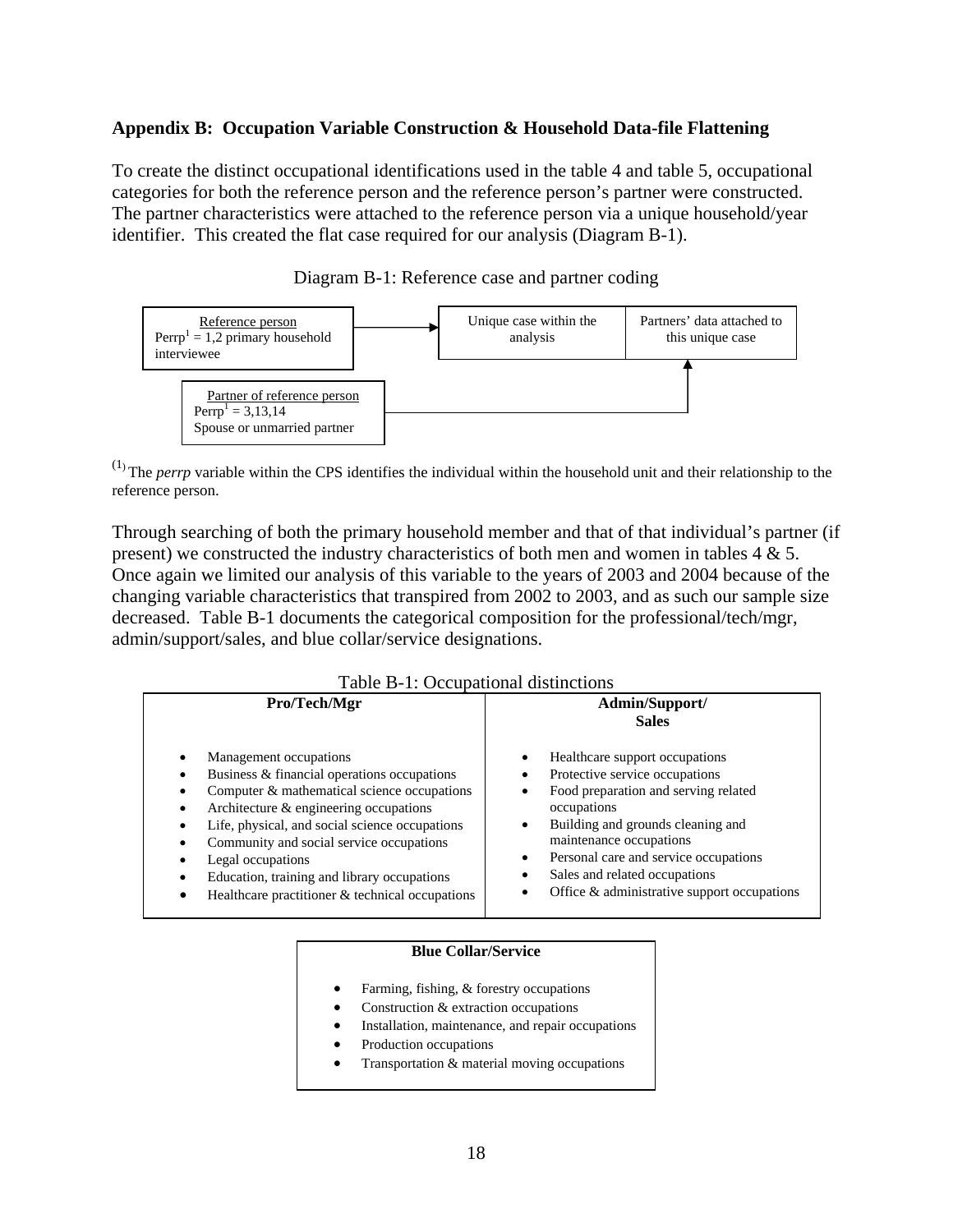#### **Appendix C: Industry code construction**

Table C-1 documents the construction of the industry variables used in table 6. Once again only 2003-2004 CPS data was analyzed in determining the industry mix.

| NR & Agriculture                                                                                                                                                                                                                                                                                                                                                                                                                                                                                                                                                                                                                                                                                                                                                                                                                    | <b>Basic Services</b>                                                                                                                                                                                                                                                                                                                                                                                                                                                                                                                                                                                                                                                                                                                                                                                                                                                                                                                                                                                                                  |
|-------------------------------------------------------------------------------------------------------------------------------------------------------------------------------------------------------------------------------------------------------------------------------------------------------------------------------------------------------------------------------------------------------------------------------------------------------------------------------------------------------------------------------------------------------------------------------------------------------------------------------------------------------------------------------------------------------------------------------------------------------------------------------------------------------------------------------------|----------------------------------------------------------------------------------------------------------------------------------------------------------------------------------------------------------------------------------------------------------------------------------------------------------------------------------------------------------------------------------------------------------------------------------------------------------------------------------------------------------------------------------------------------------------------------------------------------------------------------------------------------------------------------------------------------------------------------------------------------------------------------------------------------------------------------------------------------------------------------------------------------------------------------------------------------------------------------------------------------------------------------------------|
| Agriculture<br>Forestry, logging, fishing, hunting, & trapping<br>Mining                                                                                                                                                                                                                                                                                                                                                                                                                                                                                                                                                                                                                                                                                                                                                            | Arts, entertainment, & recreation<br>$\bullet$<br>Accommodation<br>$\bullet$<br>Food services & drinking places<br>$\bullet$<br>Repair and maintenance<br>$\bullet$<br>Personal & laundry services<br>$\bullet$<br>Membership associations & organizations<br>$\bullet$                                                                                                                                                                                                                                                                                                                                                                                                                                                                                                                                                                                                                                                                                                                                                                |
| <b>MFG &amp; Construction</b>                                                                                                                                                                                                                                                                                                                                                                                                                                                                                                                                                                                                                                                                                                                                                                                                       | Other                                                                                                                                                                                                                                                                                                                                                                                                                                                                                                                                                                                                                                                                                                                                                                                                                                                                                                                                                                                                                                  |
| Construction<br>$\bullet$<br>Nonmetallic mineral product manufacturing<br>$\bullet$<br>Primary metals & fabricated metal products<br>$\bullet$<br>Machinery manufacturing<br>$\bullet$<br>Computer & electronic product manufacturing<br>٠<br>Electronic equipment appliance manufacturing<br>$\bullet$<br>Transportation equipment manufacturing<br>$\bullet$<br>Wood products<br>$\bullet$<br>Furniture & fixtures manufacturing<br>$\bullet$<br>Miscellaneous & not specified manufacturing<br>$\bullet$<br>Food manufacturing<br>$\bullet$<br>Beverage & tobacco products<br>$\bullet$<br>Textile, apparel, & leather manufacturing<br>$\bullet$<br>Paper and printing<br>$\bullet$<br>Petroleum & coal products manufacturing<br>$\bullet$<br>Chemical manufacturing<br>$\bullet$<br>Plastics and rubber products<br>$\bullet$ | Wholesale trade<br>$\bullet$<br>Retail trade<br>$\bullet$<br>Transportation and warehousing<br>$\bullet$<br><b>Utilities</b><br>$\bullet$<br>Publishing industries<br>$\bullet$<br>Motion picture & sound recording industries<br>$\bullet$<br><b>Broadcasting</b><br>$\bullet$<br>Internet publishing and broadcasting<br>$\bullet$<br>Telecommunications<br>$\bullet$<br>Internet service providers & data processing<br>$\bullet$<br>services<br>Other information services<br>$\bullet$<br>Finance<br>$\bullet$<br>Insurance<br>$\bullet$<br>Real estate<br>$\bullet$<br>Rental and leasing services<br>$\bullet$<br>Professional & technical services<br>$\bullet$<br>Administrative & support services<br>$\bullet$<br>Waste management & remediation services<br>$\bullet$<br><b>Education</b> services<br>$\bullet$<br>Hospitals<br>$\bullet$<br>Healthcare services, except hospitals<br>$\bullet$<br>Social assistance<br>$\bullet$<br>Private households<br>$\bullet$<br>Public administration<br>$\bullet$<br>Armed forces |